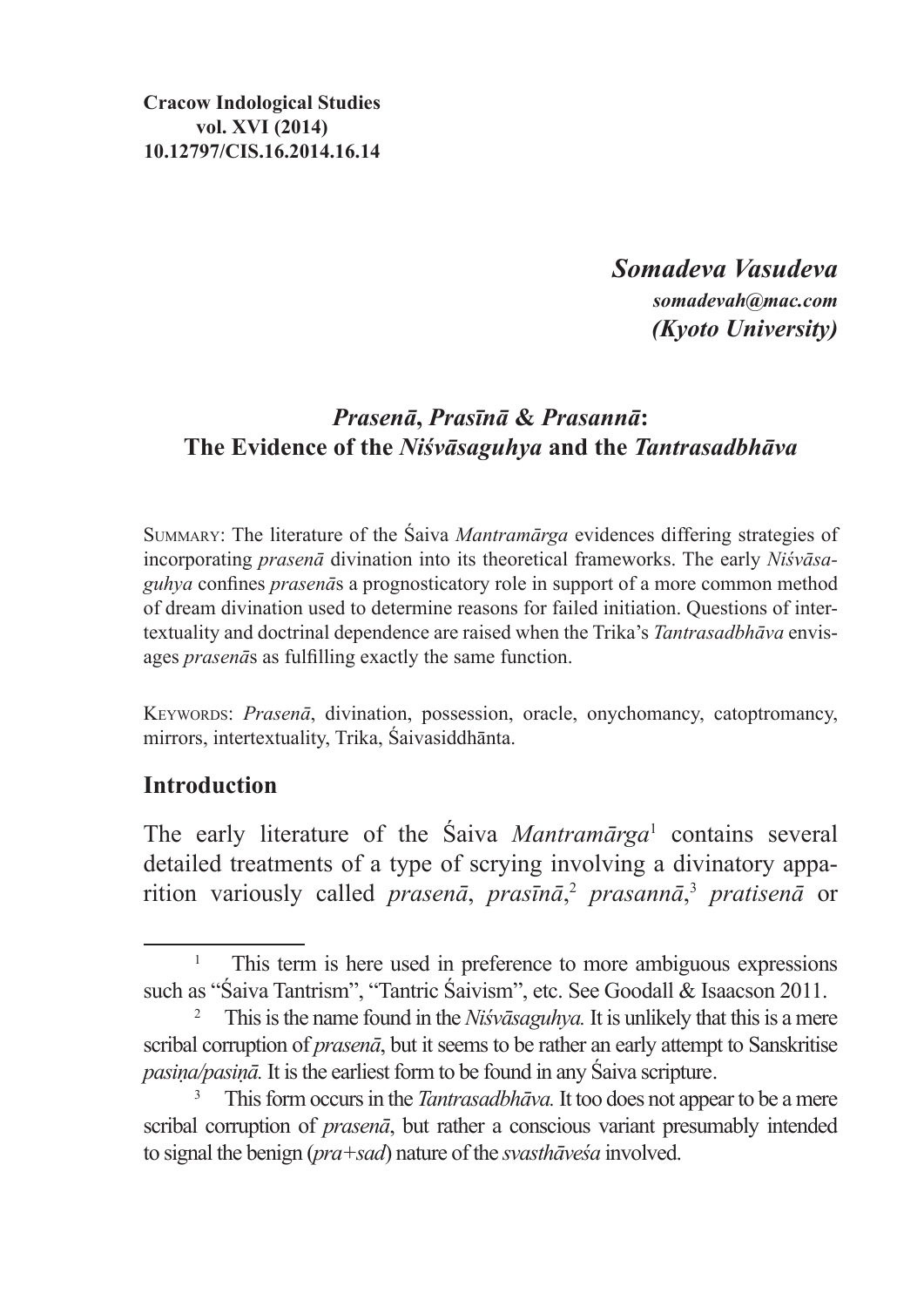*senikā*. 4 In early scriptural sources, the most commonly encountered designation for these apparitions is *prasenā*. 5 This has been interpreted as a Sanskritization of \**pasiṇā*, an unattested feminine of the MIA *pasiṇa*,<sup>6</sup> itself a *svarabhakti* form related to Sanskrit *praśna* (lit. "question") and the attested MIA forms *paṇha*/*paṇhā*. The most prominent morphological feature of these derivations is the ubiquitous feminine ending.<sup>7</sup> It is noteworthy that the term *prasenā* refers literally to the divinatory "question-apparition", that answers the question, and that a perhaps more expected designation "answerapparition" such as *uttarā* (since the *prasenā* actually answers the questions) never developed.

While of marginal importance to the theoretical frameworks elaborated in the early *Mantramārga*, contemporaneous literary works suggest that *prasenā* divination enjoyed a widespread popularity and was favourably perceived as esoterically prestigious. This in itself may have been sufficient reason for the systematizers of the early Śaiva *Mantramārga* (and also the systematizers of Esoteric Buddhism) to acommodate a pre-existing practice taken over from divinatory traditions.

<sup>4</sup> *Jayadrathayāmala* 2, *Vidyāvidyeśvarīcakre Tr̥tīyapratīhārīsādhanavidhiḥ*, f. 117: *senikāsiddhir atulā…*

<sup>5</sup> A divinatory system involving *prasenā*s was also transmitted to the Far East in Esoteric Buddhist scriptures. Strickmann (1996: 221–229) identifies *prasenā* as the *Po-sseu-na* or *Sseu-na* ('the god Po') of the eighth century Chinese translation of the Esoteric Buddhist scripture *Subāhuparipr̥cchā.* See also *Hōbōgirin* 1:7ab, which derives the Japanese *hashina* from Skt. *praśna*, although Strickmann believes that a derivation from *prasena/ prasenā* is possible.

See Turner CDIAL 8818.

<sup>7</sup> The etymological connection with *praśna* is discussed in Strickmann (Strickmann 1996: 221–229). Faure (Strickmann and Faure 2002: 327, n. 43) reports that F. Staal suggested a connection with Skanda, though *prasena*  (masc*.*) is not attested as a sobriquet of his. Jaini (apparently without knowing that the variant *prasannā* is found) suggested a derivation from *prasanna* and a link to a Gandharva of that name. See also Gray 2007: 345–346.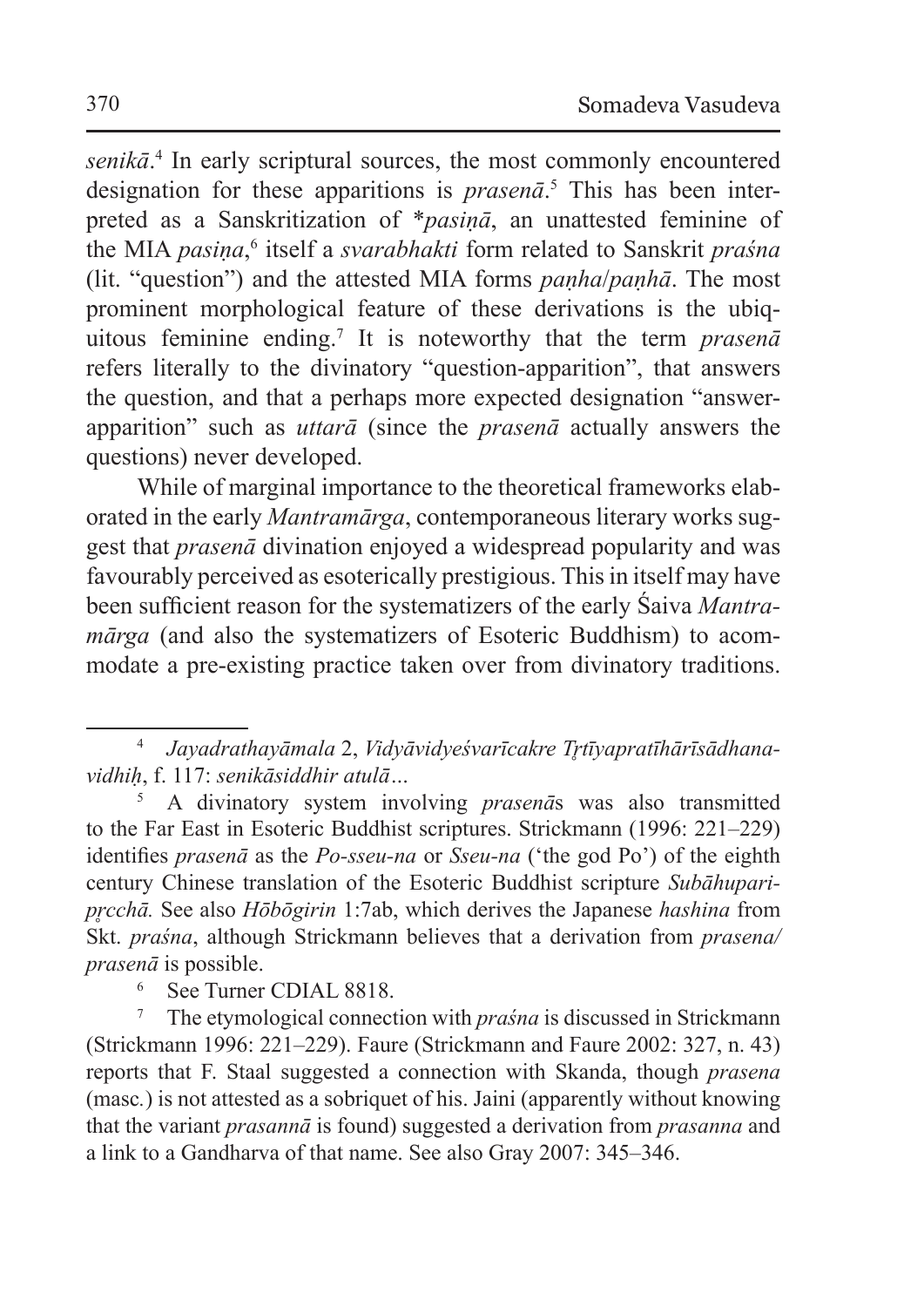*Prasenā* divination may have been derogated for another reason too, for there is reason to believe<sup>8</sup> that it was a preexisting practice that deployed mantras (or at least magical spells) to generate a benign possession, thereby intruding into a domain that the early *Mantramārga* claimed privileged or even exclusive access to. Whether the early *Mantramārga* therefore may have been in some (unacknowledged) way indebted to *prasenā* divination needs to be investigated in more detail, particulary by looking at the earliest surviving accomodations, and by comparing these with more elaborate *prasenā* rituals such as those taught in the *Jayadrathayāmala*.

The following study therefore investigates how the Śaiva appropriation of *prasenā*s was achieved in the case of the *Niśvāsaguhya*, a supplement to the most archaic stratum of the Niśvāsa corpus, the earliest surviving scripture of the *Mantramārga*, 9 and in the *Tantrasadbhāva*, an early scripture of the Trika.

Before analysing the Śaivas' strategies we need to consider what they might have inherited, for there is evidence that *prasenā* divination predates the development of the *Mantramārgā* by quite some time.<sup>10</sup> As Orofino (Orofino 1994) notes, mirror divination was and is so widespread<sup>11</sup> that theories about its origin and spread should not be advanced without a detailed comparative study. Already the Pāli canon's *Dīghanikāya* includes three types of *pañha* (*praśna*, however, is here masc., and not fem.) divination in a list of wrong livelihoods (*micchājīvena jīvika*):12 divination with

<sup>&</sup>lt;sup>8</sup> That is, even Western cognates of thumb-gazing catoptromancy often require the use of magical spells.

Recently dated by Goodall & Isaacson to approximately 450–550 AD. While the *Niśvāsaguhya* does not form a part of the very earliest stratum of the *Niśvāsa* corpus, it must nevertheless be ranked among the early scriptures of *Mantramārga* Śaivism.

<sup>&</sup>lt;sup>10</sup> See Orofino (Orofino 1994: 614ff.) for a discussion of early attestations in Esoteric Buddhist literature.

<sup>&</sup>lt;sup>11</sup> See Orofino (Orofino 1994: 618ff.) for some Greco-Roman sources.

<sup>12</sup> *Dīrghāgama* I.11: … *micchājīvena jīvika kappenti seyyathīda … ādāsapañha kumāripañha devapañha… iti. DA* I.97: *ādāsapañhanti ādāse*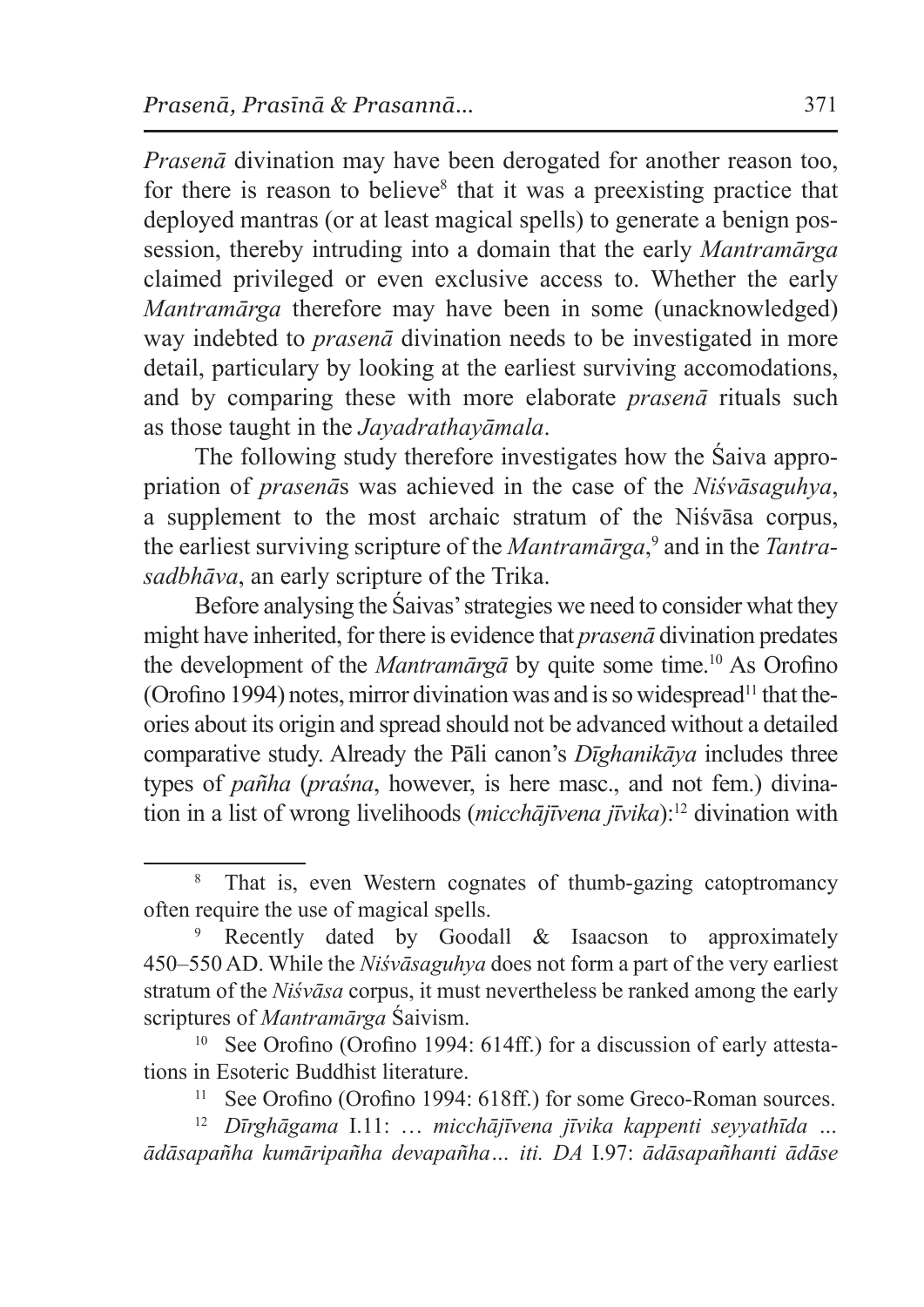mirrors ( $\bar{a}d\bar{a}s$ *apañha*),<sup>13</sup> divination using a virgin (*kumāripañha*),<sup>14</sup> and oracular possession (*devapañha*).15 Oracular possession and divination<sup>16</sup> were also the main topics taught in an early canonical work of the early Jainas, namely the original17 *Paṇhāvāyaraṇa*, the tenth *Aṅga* of the Jaina canon, recently rediscovered by Acharya (Acharya 2007) in an early Nepalese manuscript.

To see how the phenomenon of *prasenā*s was understood outside of the Śaiva *Mantramārga* or the Buddhist *Mantranaya* we must widen our scope to consider also other contemporaneous literature that mentions oracular prognostications, especially those describing apparitions, those deploying mirrors (and other forms of catoptromancy), or the characteristic "thumb gazing" technique that is the hallmark of *prasenā* practice in the early scriptural accounts.18 That this too might be inherited is suggested by the widespread practice of onychomancy

*devataṃ otāretvā pañhapucchanaṃ. kumārikapañhanti kumārikāya sarīre devataṃ otāretvā pañhapucchanaṃ. devapañhanti dāsiyā sarīre devataṃ otāretvā pañhapucchanaṃ.* 

<sup>13</sup> PTS p. 98: "Mirror-questioning".

<sup>14</sup> PTS p. 221: "Obtaining oracular answers from a girl supposed to be possessed by a spirit".

<sup>15</sup> PTS p. 330: "Questioning a god, using an oracle".

<sup>16</sup> For further Jaina sources see the entries in *Païasaddamahaṇṇavo* p. 655 *paṇha* m., *paṇhā* f. = *praśna*, *pr̥cchā.* Also *Païasaddamahaṇṇavo* p. 715 *pasiṇa* m.n. = 2. summoning a deity into a mirror etc. (*mantravidyāviśeṣa*), and also *pasiṇavijjā*. 17 Acharya (Acharya 2007: 4): "Albrecht Weber (1883: 327; 1885: 17)

noticed long ago that the original text of the *Praśnavyākaraṇa*, which the compilers of the above mentioned *sūtra*s had before them, was lost at some point in history and another entirely different text was substituted in the place of the original *aṅgasūtra*."

<sup>18</sup> Added to this textual dimension is the fact that many apparently related systems of oracular prognostication (even if the designation *prasenā* is not used) are still practised in South Asia, at least in Tibet, Kerala, and Nepal, but probably much more widely, as future fieldwork will hopefully determine.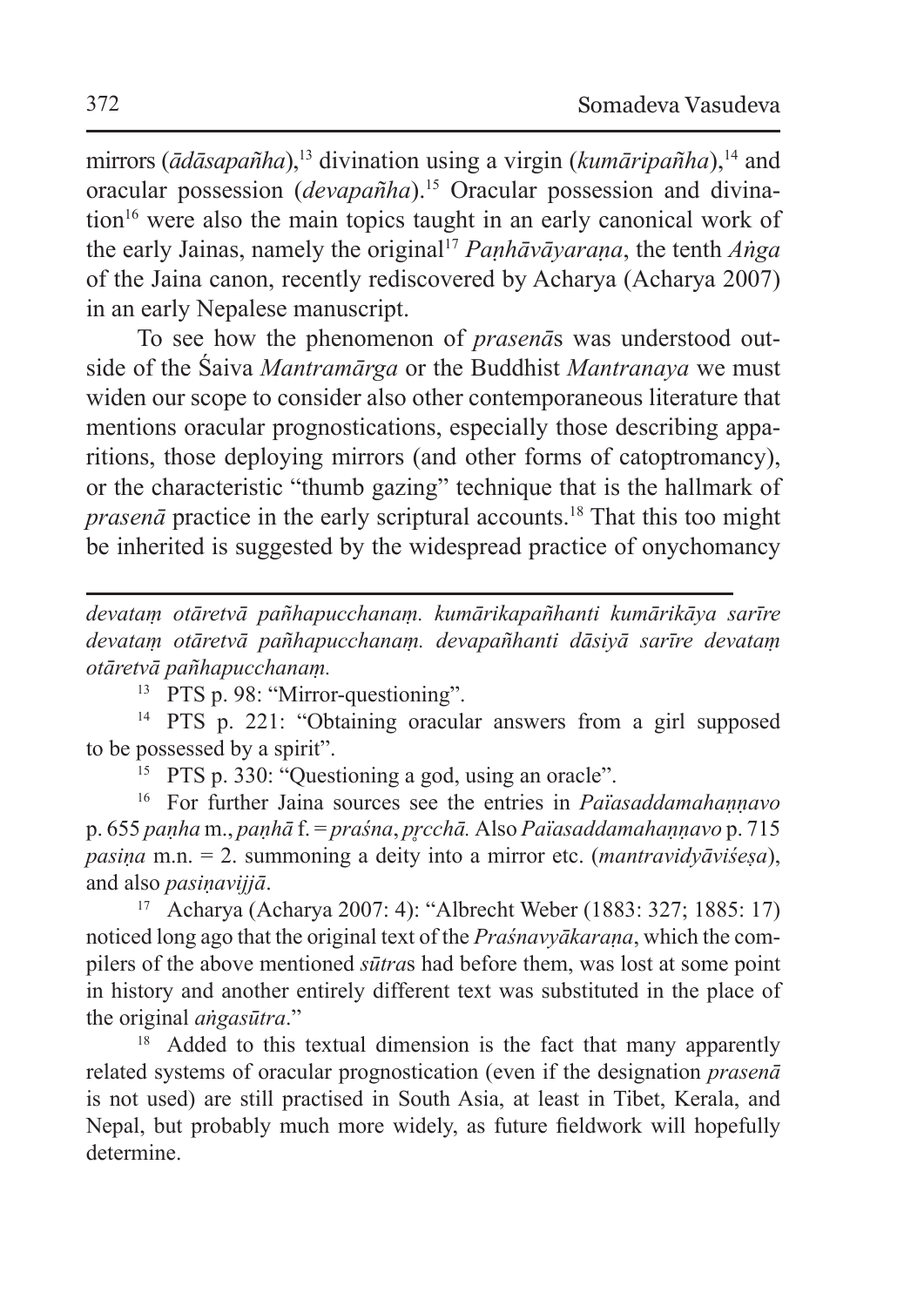(mostly derived from Greco-Roman models?), often involving the uttering of magical spells, current in medieval and Renaissance Europe.19

Rather than ritual instructions or doctrinal issues, Sanskrit literary accounts reveal commonly held beliefs about *prasenā*s. For example, the *Kapphiṇābhyudaya*20 of the ninth century Kashmirian court poet Śivasvāmin uses the apparition of a *prasenā* in a mirror as a metaphor for the appearance of the sun in the sky:

May this *prasenā*, embodied as the sun, appearing in yonder polished mirror of the sky, witnessed by the foremost among the mantra-chanters, their muttered spells empowered with visualizations of Sandhyā, recovering, all at once, the elements of the world that were completely lost, grant the heart satisfaction.<sup>21</sup>

<sup>19</sup> *Policraticus* II.28 of John of Salisbury (*ca.* 1159): "During my boyhood I was placed under the direction of a priest, to teach me psalms. As he practised the art of crystal gazing, it chanced that he after preliminary magical rites made use of me and a boy somewhat older, as we sat at his feet, for his sacrilegious art, in order that what he was seeking by means of finger nails moistened with some sort of sacred oil of crism, or the smooth polished surface of a basin, might be made manifest to him by information imparted by us, and so after pronouncing names which by the horror they inspired seemed to me, child though I was, to belong to demons, and after administering oaths of which, at God's instance, I know nothing, my companion asserted that he saw certain misty figures, but dimly, while I was so blind to all this that nothing appeared to me except the nails or basin and the other objects I had seen there before." (transl. J. B. Pike, *Frivolities of courtiers*, (1938: 147)).

<sup>20</sup> Yokochi 2012 has argued against Hahn's reception of the work as a Buddhist poem, noting that Śivasvāmin rather intended the *Kapphiṇābhyudaya* as a Śaiva work.

<sup>21</sup> *Kapphiṇābhyudaya* 15.35: *saṃdhyādhyānapraguṇitajapair mantravādipradhānair dr̥ṣṭā mr̥ṣṭe gaganamukure 'mutra kr̥tvāvatāram | naṣṭān naṣṭān jhagiti jagato lambhayantī padārthān eṣā toṣaṃ diśati manasaḥ pūṣamūrtiprasenā ||.* Since everybody can perceive the rising sun, even without any special qualification, the compound *mantravādipradhānair* should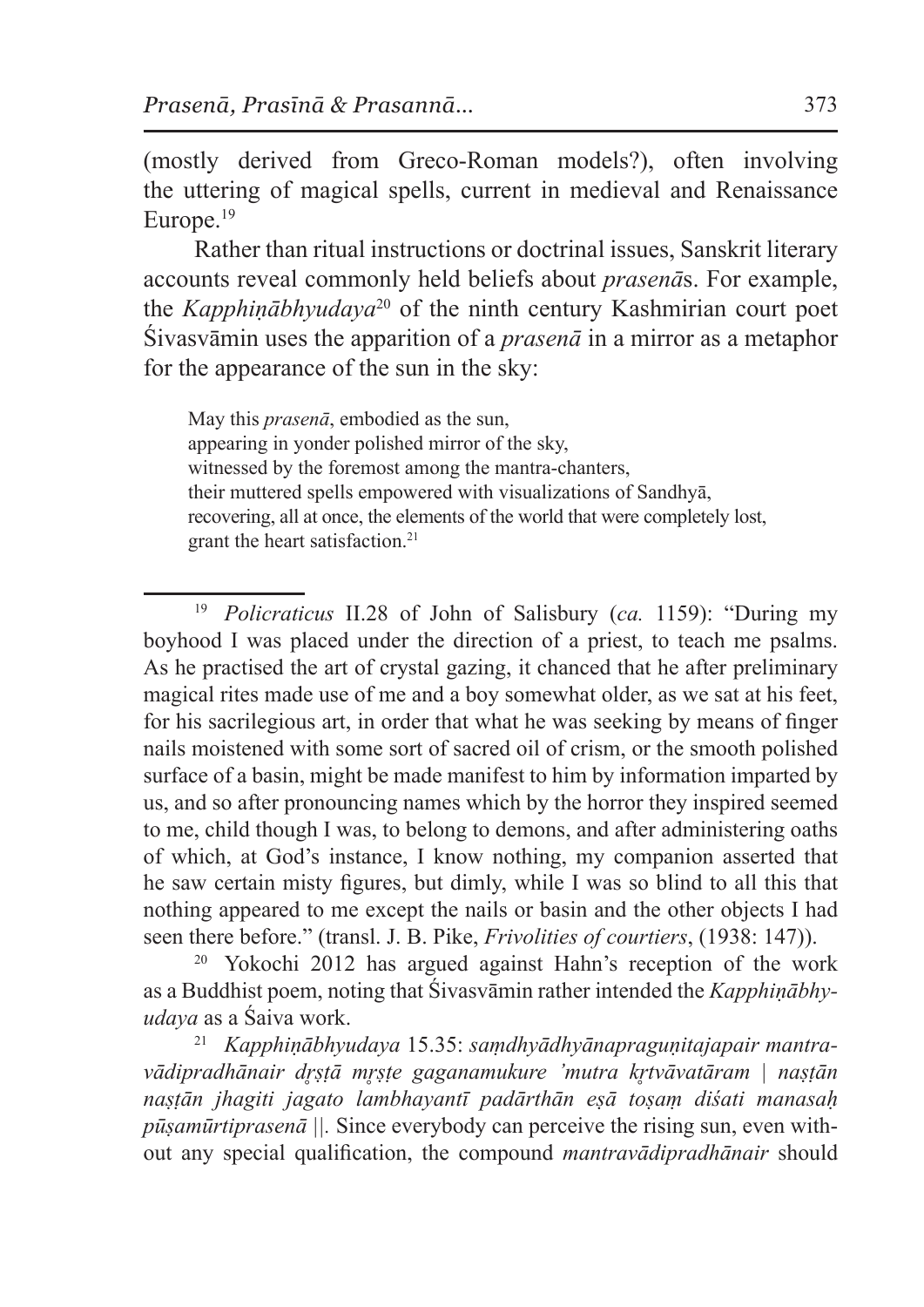The notion that the sun "recovers" the elements of the world that have been lost in darkness parallels the main practical application of *prasenā*s: Finding and recovering items that have been lost or stolen. Śivasvāmin's verse implies that *prasenā*s must have been considered dazzling and even beautiful visionary apparitions to those who witnessed them. A more critical stance can also be found in satirical literature. Approximately two hundred years later, another Kashmirian poet and satirist, Kṣemendra,<sup>22</sup> who states to have studied literature (*sāhitya*) with the tantric authority Abhinavagupta (fl. ca. 975–1025 AD), mocks *prasenā* magic as worthless, labelling it derogatorily as *Indrajāla*, as illusion or low-level sorcery:

The virgin sees a bewildering tumult of people, in a sword, in a thumb, in water, but the thief is not caught, this is the delusion of sorcery.23

refer to both mantra-sorcerers and also, by *arthaśleṣa*, to sincere mantrachanters who are up at dawn to perform Sandhyā worship.

<sup>22</sup> Only four works of Ksemendra are dated, his literary activity falls between 1049/50–1066 AD. The frequently encountered assertion that the *Br̥hatkathāmañjarī* is also dated appears to go back to a misunderstanding of *Br̥hatkathāmañjarī* 19.37 first seen in Sūryakānta (1954: 6), then in Mahajan (1956:i), who dated it to 1037 CE. Sternbach (1979: 1) placed it in 1039 CE, then (without explaining the discrepancy) in 1037 CE (1979: 10), the former date being presumably a typographical error. This would put the verifiable beginning of Kṣemendra's literary career back by 10 years, but it is based on no more than a misunderstanding of 19.37: *kadā cid eva vipreṇa sa dvādaśyām upoṣitaḥ | prārthito Rāmayaśasā sarasaḥ svacchacetasā*, *"*At one time, he who, full of love, was fasting on the twelfth [lunar day!] was requested by the clear-minded Brāhmaṇa Rāmayaśas." Here the feminine *dvādaśyām* cannot mean "in the twelfth [Laukika] year," i.e.  $4112 = 1037$  AD, there is no word for "year" in the verse and all of Ksemendra's other dates explicitly use masculine the terms *saṃvatsara* and *abda.* For a bibliography of his works see Kirde, *Bibliographie zur Bodhisattvāvadānakalpalatā des Kṣemendra\*.*

<sup>23</sup> *Kalāvilāsa* 9.17: *khaḍge 'ṅguṣṭhe salile* (*khaḍge*] LQP, *baddhe* KEd) *paśyati vividhaṃ janabhramaṃ kanyā | na prāpyate tu cauro* (*tu*] LQP, ca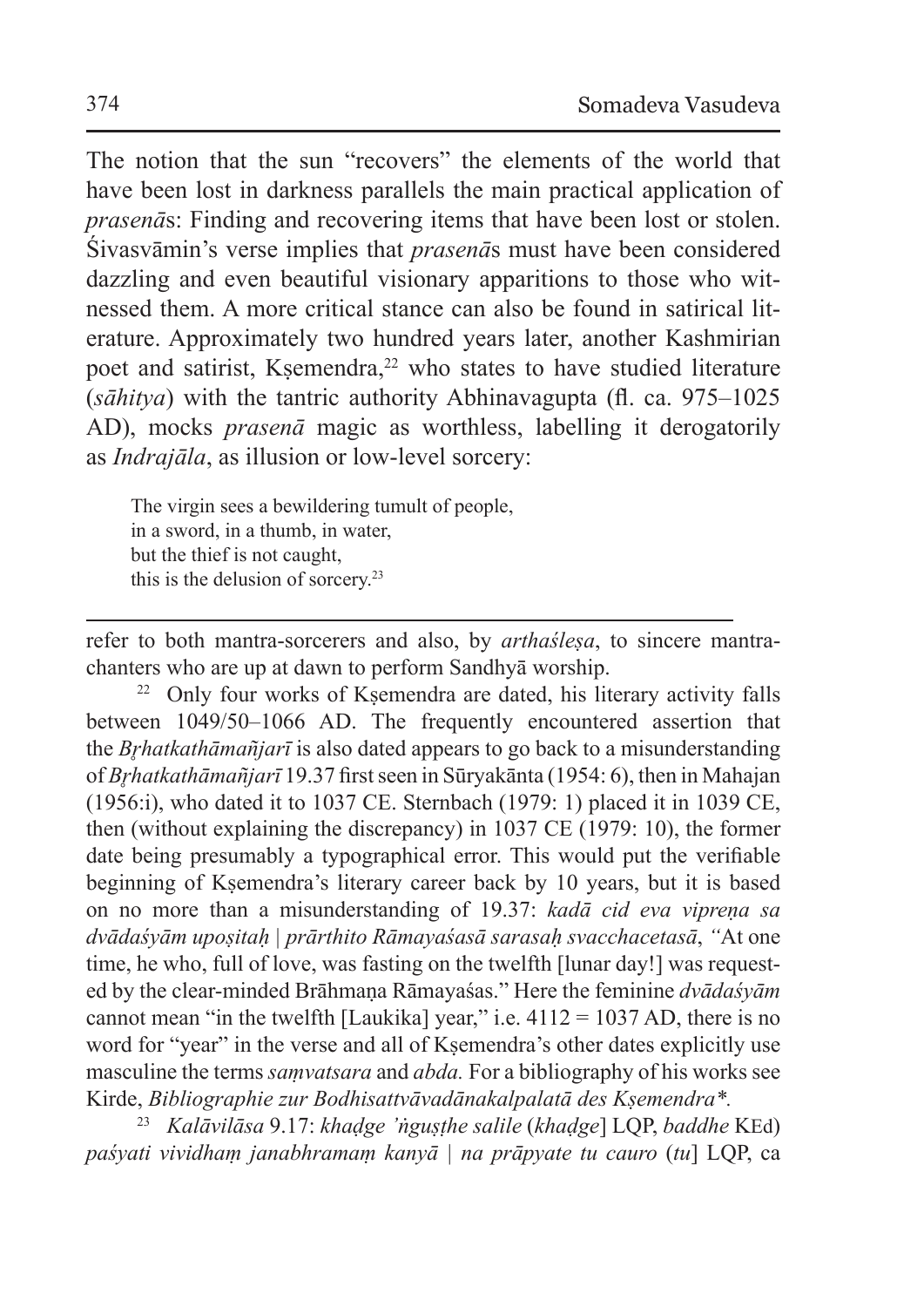This verse affirms the most common and perhaps also the original purpose of *prasenā* oracles—the catching of a thief— and some of the main substrates in which a *prasenā* may appear. Kṣemendra does not deny that the medium, a virgin in this case, actually sees something. The problem is that it yields no useful results. It seems likely that this rather negative valuation of *prasenā* sorcery is one that his teacher Abhinavagupta might have shared, for there is no explicit mention of *prasenā*s in his *Tantrāloka.* This may seem surprising, for there is, in the third chapter, where such a reference would have been apt, a detailed discussion of the doctrine of reflection (*pratibimbavāda*). Even his commentator Jayaratha feels the need to include the *prasenā* as a simile in this context, citing a verse that he attributes to Abhinavagupta's grand-teacher Utpaladeva (fl. ca. 975–1025 AD), the systematizer of the Īśvarapratyabhijñā system:

O Lord! Through your power You have revealed the universe in [your] pure [mirror-like] self without an "original" [source being present], just like a *prasenā* [who is not visible as a source, nevertheless appears]  $\int$ in a mirror<sup>24</sup>

The metaphor (if we read *eva*) or simile (if we emend to *iva*) expressed in this verse has close parallels to a trope used to explain the attainment of the first stage of *Kālacakra* system's form of *Ṣaḍaṅgayoga* analyzed by Orofino (Orofino 1994). In none of the above similes and metaphors is a *prasenā* valued in itself as a significant ritual actor fulfilling a soteriological function. When more detailed descriptions of oracular apparitions appear in literary works, they fulfill a quite different function in the imagination of the poets and their audiences: the legitimisation of royal succession. A common trope is the visionary apparition of a *prasenā*-like goddess dressed in white who is identified as a visionary manifestation of Rājyalakṣmī, Rājyaśrī (the patron goddess of

KEd • *cauro*] LQ, *coro* KEd P) *moho 'sāv indrajālasya ||*

<sup>24</sup> *Tantrālokaviveka* 3.64: *nātha tvayā vinā bimbaṃ svacche svātmani darśitam | prasenā darpaṇenaiva prabhāvādbhāvamaṇḍalam ||*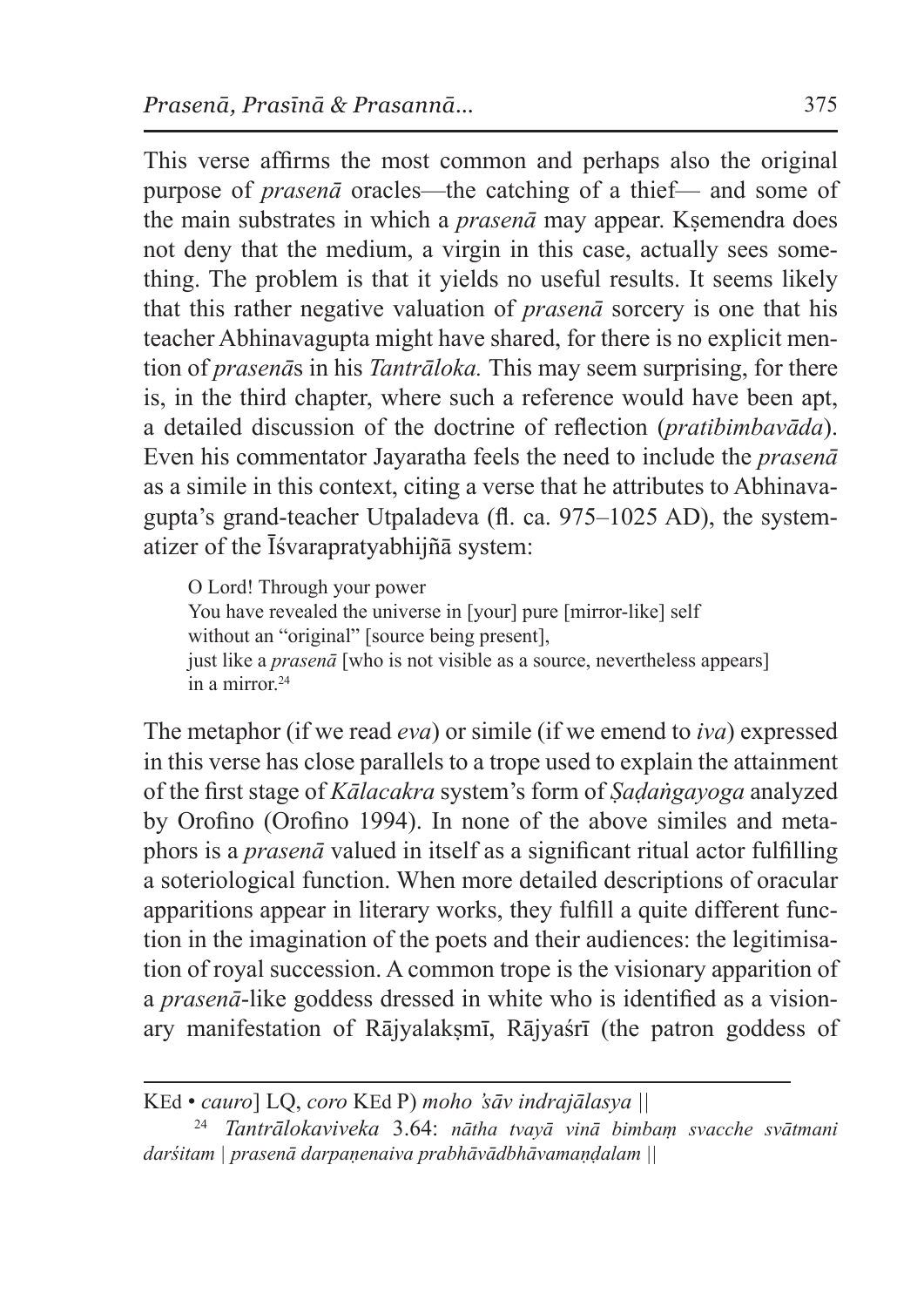the kingdom), or a local protective deity. She acknowledges the king, rewards his meritorious deeds, predicts the future greatness of his dynasty, and thereby endorses his right to rule. Sometimes this appears to imply that the succession was irregular, in doubt, or even contested. For example, in the *Harsacarita* of Bāna, Rājyalakṣmī emerges from a divine sword called Attahāsa<sup>25</sup> that Pusyabhūti/Puspabhūti<sup>26</sup> had won by assisting his Śaiva teacher Bhairavācārya in a *Vetāla* summoning.27

<sup>26</sup> Bakker (Bakker 2007) notes that therefore this dynasty is believed to have acquired its legitimacy and authority thanks to the magic of the Śaiva ascetic Bhairavācārya.

<sup>27</sup> On *Vetāla*s see Dezső 2010.

<sup>25</sup> The *aṭṭahāsa* is Śiva's wild laughter, the brightness and shape of his teeth serve here as a likeness for the sword. A doctrinal etymology (*nirvacana*) deriving as "eightfold laughter" (*aṣṭa > aṭṭa*) is given at *Bhairavamaṅgalā* 46-47ab: *mahābhairavadevasya ramane mātrmandale* / *rabhasād utthitaṃ nādaṃ bhīṣaṇam atibhairavaṃ* // *aṣṭadhā hasito yasmād aṭṭahāsaṃ prakīrtitaṃ*, "The fearsome, terrible sound, suddenly bursting from Mahābhairava in the carousing circle of the Mothers is called *aṭṭahāsa*, because it is an eightfold laughter." Kauṇḍinya *ad Pāśupatasūtra* 1.8 explains the *aṭṭahāsa* laughter that is performed by Pāśupata ascetics as "a roaring (or snorting) performed with the throat and puckered lips": *tad atra hasitaṃ nāma yad etat kaṇṭhoṣṭhapuṭavisphūrjanaṃ yenāṭṭahāsaḥ kriyate tad dhasitam.* The same is paraphrased at *Sarvadarśanasaṃgraha Nakulīśapāśupatadarśanam* p. 169: *atra hasitaṃ nāma kaṇṭhoṣṭhapuṭavis phūrjanapuraḥsaramahahetyaṭṭahāsaḥ.* It is possible that *Timirodghāṭana*  1.15cd is paraphrasing *aṭṭahāsa* as the "cackling laugh" of Bhairava: *hasan*{*taṃ*} *kilakilāyantaṃ mahābhīmo* ‹'›*ṭṭahāsitam*. The *Aṃśumadāgama* 64.46cd describes it as a "loud guttural sound": *aṭṭahāsollasadvaktraṃ ghargharonmukharasvanam*. Outside of these Pāsupata or Śaiva works, the *Anargharāghavapañcikā* commentary 6.37 glosses it as an "excessive laugh indicating wrath", *aṭṭahāsaḥ = atihāsaḥ krodhānubhāvaḥ.* The *Bhāvapradyotinī ad Mahāvīracarita* 1.45 as a "dry (rasping) laugh", *āṭṭahāsāḥ śuṣkahāsāḥ "aṭṭas tv aṭṭālake pūre bhr̥śaśuṣke tvayaṃ triṣu" iti Ratnamālā;*  and later as a "laugh causing a flush", *Bhāvapradyotinī ad Mahāvīracarita*  3.28: *"aṭṭahāso mahānhāso mukharāgādikr̥t" ity abhidhānavidaḥ.*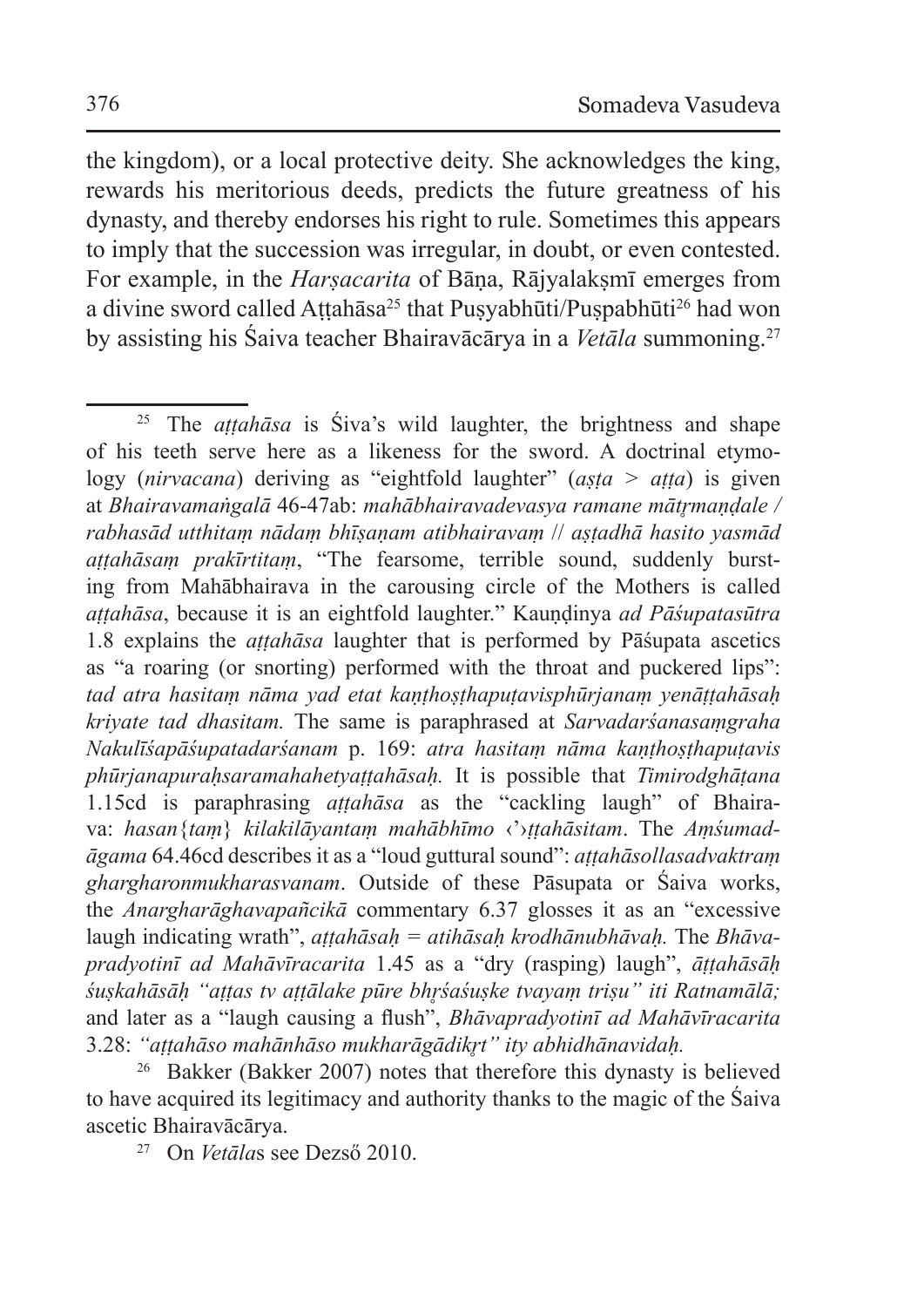Since a sword is one of the reflective substrates in which a *prasenā*  may appear, it seems likely that Bāṇa is deliberately implying a connection between this goddess and a *prasenā*. The initial manifestation of the goddess is described as follows:

Thereafter he saw, all of a sudden, a flood of moonlight, and he smelled the fragrance of a night lily pad blossoming in autumn. Suddenly he heard the tinkling of anklets, and he trained his eyes to [the source of] the sound.<sup>28</sup>

This particular combination of seeing, hearing, and smelling was an important factor in the emergence of a *prasenā* too, for these sensory aspects of the vision are affirmed even in the invocatory mantra of the *Tantrasadbhāva* given below: "I see your body, I hear [you] clearly, I myself can smell [you]."29 These literary sources highlight the brightness of the *prasenā*, who appears as a radiant female dressed in white, while Śaiva sources invoke *prasenā*s with Vidyās of the ferocious Goddess Candikā, who in the *Tantrasadbhāva* is given the epithets "red one" (*rāktā*, *piṅgalī*).

To proceed, we need to first distinguish two separate levels in the Śaiva textual engagement with *prasenā*s; that of the revealed Śaiva scriptures, and that of the exegetical works. In the latter we find a nearly complete disregard of *prasenā* divination. Abhinavagupta's *Tantrāloka*, for example, does not mention it—even in contexts where it might be appropriate, such as the theorisation of the *pratibimbavāda*—, and his commentator Jayaratha does so only in a simile. On the side of the revealed scriptures, on the other hand, *prasenā*s are attested already in the third chapter of the *Niśvāsaguhya*  and continue to be a topos in later works too. Several of these primary

<sup>28</sup> *Harṣacarita* p. 52: *anantaram ca sahasaivātibahalāṃ jyotsnāṃ* (p. 53) *dadarśa*,*śaradi vikasatāṃ kamalavanānām iva ca ghrāṇāvalepinam āmodam ajighrat.*  (2) *jhaṭiti ca nūpuraśabdam aśr̥ṇot. vyāpārayām āsa ca śabdānusāreṇa dr̥ṣṭim.*

<sup>29</sup> Mantra before *Tantrasadbhāva* 9.375: …*asvakāyaṃ paśyāmi bāḍhaṃ śr̥ṇomi svayaṃ jighrāmi….*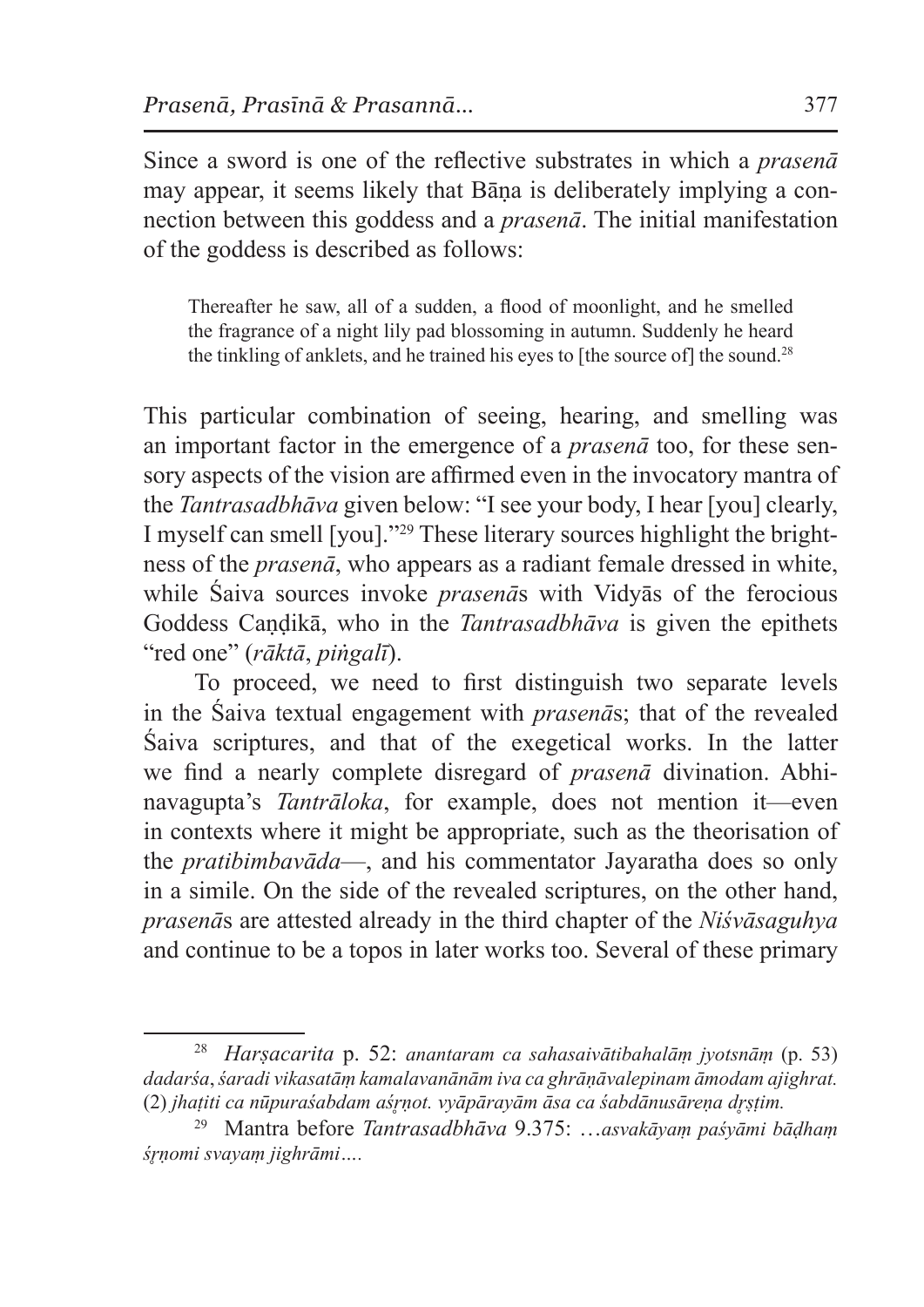sources remain unedited, or are inaccessible by virtue of their *aiśa* language and syntax.30

How then, does the *Mantramārga* accommodate *prasenā* divination?

The sequel attempts to show that the early Śaivasiddhānta set a pattern for inclusion of *prasenā*s, which presumably were judged to be heterodox practices, and how the Trika followed suit. The more radical *Jayadrathayāmala*, by way of contrast, accorded *prasenā*s a more expanded role. The Trika's indebtedness raises the texthistorical question of the intertextuality between the *Niśvāsa* corpus, the *Svacchandatantra* and the Trika's *Tantrasadbhāvatantra*. Sanderson has demonstrated extensive borrowings from the *Niśvāsa* corpus into the *Svacchandatantra* and from there into the *Tantrasadbhāvatantra.* So far, we have discovered no evidence of any material making its way from the *Niśvāsaguhya* into the *Tantrasadbhāva* either directly, or by way of some source other than the *Svacchandatantra*. Since discrete textual passages concerning *prasenā*s are however present in the both the *Niśvāsaguhya* and the *Tantrasadbhāvatantra* it is important to determine whether these reveal any evidence of textual dependence. The precise nature of the intertextuality between these Śaiva scriptures therefore has wide-ranging implications for the historical relationship and the doctrinal dependencies between the early *Trika*, the early *Śaivasiddhānta*, and the traditions of the *Dakṣiṇasrotas* preserved in the *Svacchandatantra*. 31 The earliest Śaiva Tantras are not the only textual sources of relevance to this question. Accounts of *prasenā*s, occasionally even detailed cycles of worship, such as the *Prasenācakreśvarīvidhāna* of the *Jayadrathayāmala*, recur in later Śaiva and Śākta works, and evidently not all of these can be directly derived from the *Nisvāsa* corpus. It is further possible that other, now no longer traceable, early *Mantramārga* sources may have existed. This possibility

<sup>&</sup>lt;sup>30</sup> The present study addresses this issue by providing an edition, translation and discussion of a part of the *Tantrasadbhāva*'s ninth chapter.

<sup>&</sup>lt;sup>31</sup> A fuller evaluation will have to wait until the Nepalese recension of the *Svacchandatantra* has been edited.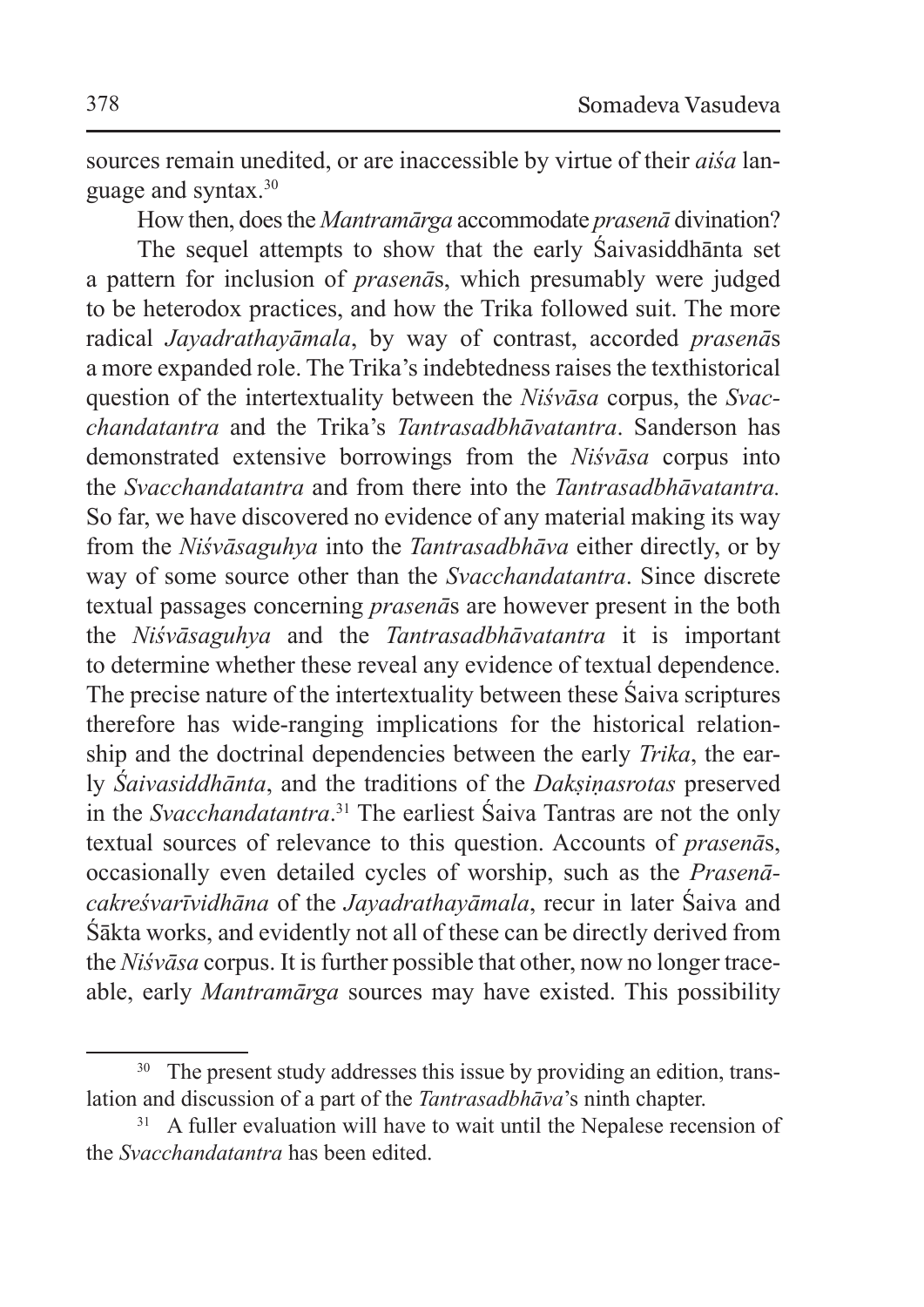is made more likely by the existence of a substantial body of Buddhist *Mantranaya* materials concerning *pratisenā*s, first surveyed in Orofino (Orofino 1994), some of which have identifiable parallels with the Śaiva materials.

What form does the Śaiva appropriation of *prasenā* divination take?

A preliminary, composite account is found in Smith (Smith 2006: 421ff.) who bases himself on unpublished materials provided by Sanderson. As Smith notes, in the most common case Śaiva mantras are used to induce a benign trance (*svasthāveśa*) in a young girl or boy who then acts as a medium. To demonstrate how brief the instructions can be we can look at a late  $(12<sup>th</sup> cent?)$  Saiddhāntika scripture, the *Brhatkālottara*, that teaches a paradigmatic procedure:

*Br̥hatkālottara* N1 = NAK 1-273, fol. 321<sup>v</sup> : 32

raktosthi<sup>33</sup> mātangi<sup>34</sup> bhūtamātr avatara 2 ehi ādars/ā]dars/ā]vahi cauram *gr̥hṇāpaya enam*<sup>35</sup>*. anena mantre[ṇa] kumārīdvaya[sya] mūrdhni puṣpāṇy āmantraṇadine*<sup>36</sup> *deyāni. dvitīye 'hni madhyāhnasamaye snātvā śucinottara37mukhenāmladravyeṇa*38 *svamaṃtreṇa svavāmāṅguṣṭhaṃ vimardya tad anu ghanālaktakenopalipya bhūyaḥ sa*<sup>39</sup> *kumārīdvayasyānena mantreṇa śirasi puṣpāṇi dattvāṅguṣṭhaṃ darśayet. cauraṃ kathayati.*

[The mantra is:] **O Red-lipped one! O Mātaṅgī! O mother of the ghosts! Descend! Descend! Come! Show, show! Bring the thief!**<sup>40</sup> **Seize him!** With this mantra flowers should be offered to the head of two virgins on the day of summoning. Purified after bathing at noon on the second day, facing north, one should rub one's own left thumb with *amla* [oil while

- <sup>32</sup> *raktoṣṭhi*] *em.*, *raktoṣṭhī* N1
- <sup>33</sup> *mātaṅgi*] *em.*, *mātaṃgī* N1
- <sup>34</sup> *bhūtamātr̥*] *em.*, *bhūtobhaï* N1
- <sup>35</sup> *enam*] *conj.*, *eṣāṃ* N1
- <sup>36</sup> *āmantraṇadine*] *em*. Sanderson, *amaṃtraṇāṃ dine* N1
- <sup>37</sup> *śucinottara*] *em*. Sanderson, *śucinondharā* N1
- <sup>38</sup> *dravyeṇa svamaṃtreṇa*] *em.*, *dravyeṇāsvamaṃtreṇa* N1
- <sup>39</sup> *bhūyaḥ sa*] *conj.*, *bhūyasā* N1

<sup>40</sup> Reading as *ādarśa + ādarśa + āvahi* (*aiśa* imperative 2nd sg.) It would also be possible to interpret this as *ādarśāvahi* and take it as an *aiśa*  opt. 1st pers. dual. ātm: "May you two see!"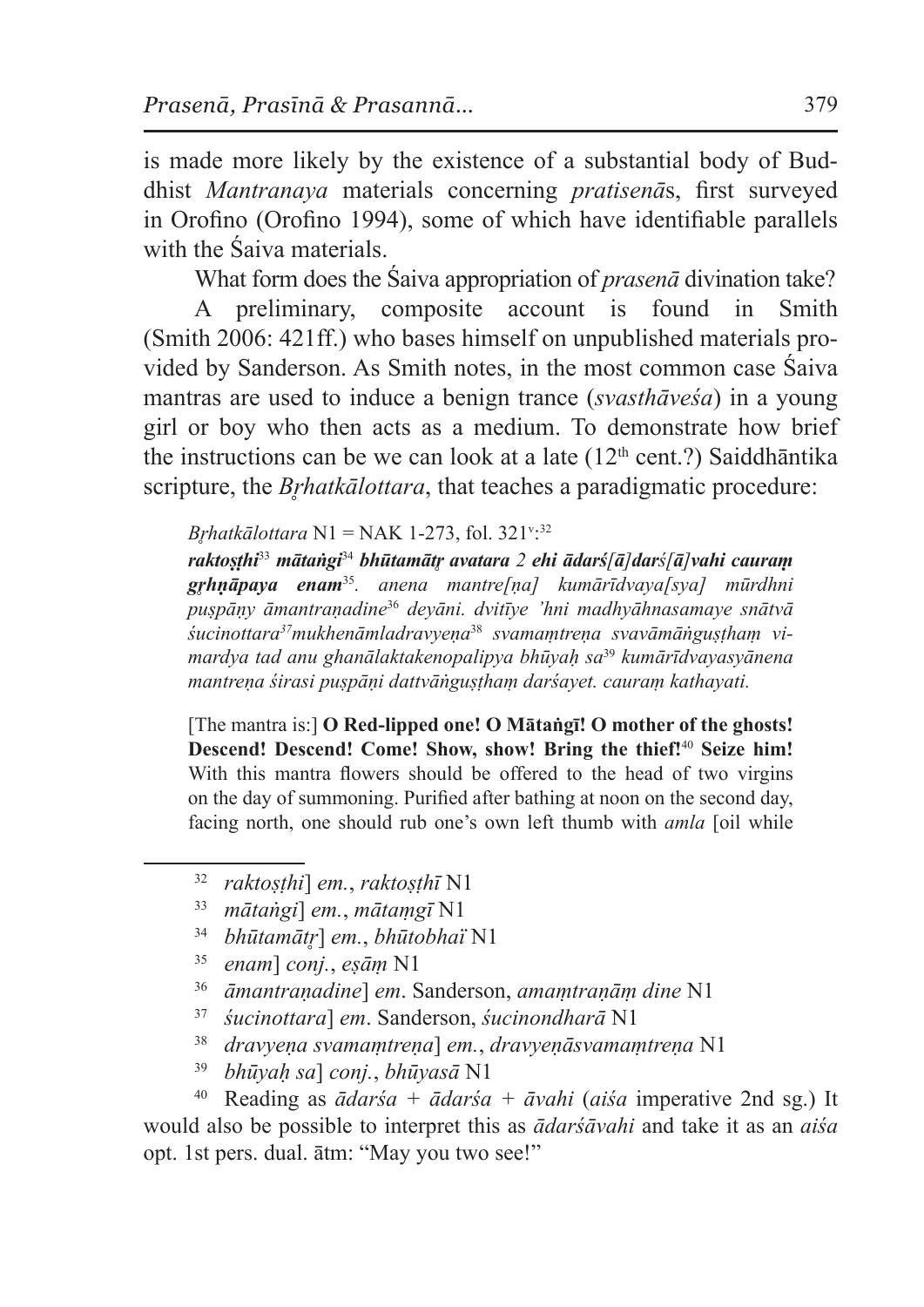reciting] one's own mantra. Thereafter one should smear it with thick lac and abundantly offer flowers to the head of the two virgins and show them the thumb.41 [One of them] tells of the theft.

The ritual has here evolved into a two day affair and the main aim remains the detection of a theft. The mantra, if it is not corrupt, seems to imply a female thief. In the *phalaśruti* in the *Tridaśaḍāmarāpratyaṅgirā*42 too, we also find the *prasenā* closely associated with the power of *satyakathana*, "truth-saying": *lakṣajāpena vidhinā pātālaṃ tu rasātalam | prasenā satyakathana*[*ṃ*] *tathā vidhvaṃsamāraṇam*, "After one hundred thousand repetitions [of the mantra one masters] subterranean realms, the *prasenā*, truth-saying, [magical] destruction and murder."

In the *Niśvāsaguhya* and the *Tantrasabhāva*, on the other hand, the original idea of finding thieves is missing. Instead, *prasenā*s have been co-opted to support the prognostications required when an initiation (*dīkṣā*) has failed to yield the desired results. The instructions are added as an appendix to the ritual of initiation as a secondary method to be attempted is the usual dream divination has not yielded any results.

### *Niśvāsaguhya* **3.24–27**<sup>43</sup>

*śubhāśubhaṃ na dr̥ṣṭaṃ tu svapne vai sādhakena tu | prasīnāṅ kārayet tatra japtvā ayutam*<sup>44</sup> *uttamam ||* 3:24*||* oṃ caṇḍike krama *2 ṭhaṭha*<sup>45</sup> *| caṇḍimantro 'yam*<sup>46</sup> *|*

<sup>44</sup> *aiśa* hiatus.

<sup>41</sup> The conjecture *bhūyaḥ sa* for *bhūyasā* attempts to introduce a nom. subject, but perhaps we should emend rather to *aṅguṣṭho darśyeta* (causative passive optative). Alternatively it may even be permissible for a text like the *Br̥hatkālottara* to admit an instrumental agent with non-passive verb.

<sup>42</sup> NGMCP B 173/22, NAK 3-30 (etext entered by the staff of Muktabodha under the supervision of M.S.G. Dyczkowski) fol. 11 *recto*.

<sup>43</sup> The constituted text reflects the editorial stage it had reached at the TIWET conference in Hamburg in 2010.

<sup>45</sup> *ṭhaṭha* is shorthand/code for the mantra inflection svāhā, see Rāghavabhaṭṭa on *Śāradātilaka* 10:109b.

<sup>&</sup>lt;sup>46</sup> The completed mantra is therefore: OM CANDIKE KRAMA KRAMA SVĀHĀ.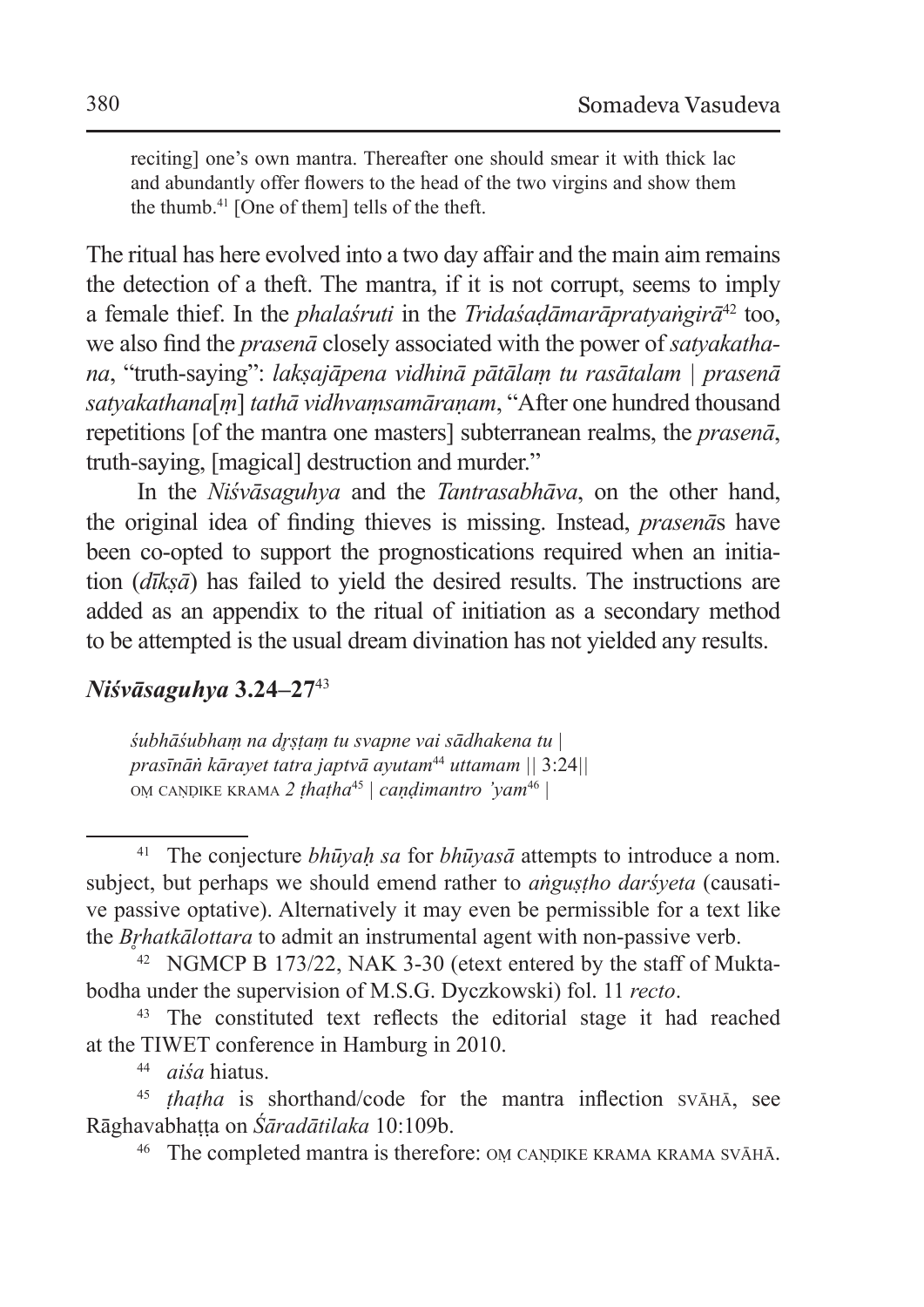*caṇḍimantraṃ tu yo japtvā tailālaktakasaṃyutam ||* 3:25*|| aṅguṣṭhaṃ mrakṣayed vāmaṃ tailaṃ caivābhimantrayet | dārikāñ ca kumārañ ca mukhaṃ prakṣālya vīkṣayet ||* 3:26*|| tilataṇḍulabhakṣantau paśyantau yat tu cintitam | tato dr̥ṣṭvā ca śrutvā ca sādhayen mantrasattamam*<sup>47</sup> *||* 3:27*||*

But, if the *sādhaka* does not see any auspicious or inauspicious sign in his dream, he should invoke a Prasīnā by reciting at least<sup>48</sup> ten thousand times. OM CANDIKE KRAMA KRAMA SVĀHĀ. This the mantra of Candī [that must be used]. After reciting the mantra of Caṇḍī he should mix oil and  $lac^{49}$  and [then] smear his thumb while mantrically empowering the oil.<sup>50</sup> After washing the faces of a boy and a girl he should make them look [at the thumb]. Eating<sup>51</sup> sesame and rice they see what the problem is.<sup>52</sup> After [they have seen [it, the s*ādhaka*,] hearing [it from them], should master the best of mantras.<sup>53</sup>

### *Tantrasadbhāva* **9.375–379**

The ninth chapter of the *Tantrasadbhāva*, which teaches the initiatory rite (*samayadīkṣā*54) for *samayin* neophytes, the lowest rank in a hierarchy of four initiates, calls these oracular apparitions *prasannā.*  They appear again in a secondary, prognosticatory function, to be summoned only if the usual dream prognostication has failed.

- <sup>49</sup> I am interpreting as: *…tailam ālaktaṃ ca saṃyutaṃ [kuryāt].*
- <sup>50</sup> Awkwardly, the *abhimantrayet* comes last.

<sup>52</sup> I am interpreting *cintitam* as a synonym for *cintyam.* It could also simply mean whatever was thought about by the *sādhaka*.

<sup>53</sup> That is, the boy and girl tell the *sādhaka* what they have seen.

<sup>54</sup> *Samayin* initiates undergo an initiation culminating with the laying on of the "Hand of Śiva" (*śivahasta*), cf. *Svāyambhuvasūtrasaṃgraha* 10.12– 13. This authorizes the initiate to study Śaiva scriptures and binds him to postinitiatory vows called *samaya*s*.* The usual progression from this initiatory level is the stage of being a *putraka.*

<sup>47</sup> *sattamam*] K *uttama* W.

<sup>48</sup> *Uttamam.* I am interpreting this by analogy to the usage of *-uttara* with numbers to express "exceeding".

<sup>&</sup>lt;sup>51</sup> Perhaps better interpreted as a causative too: "Being fed rice and sesame "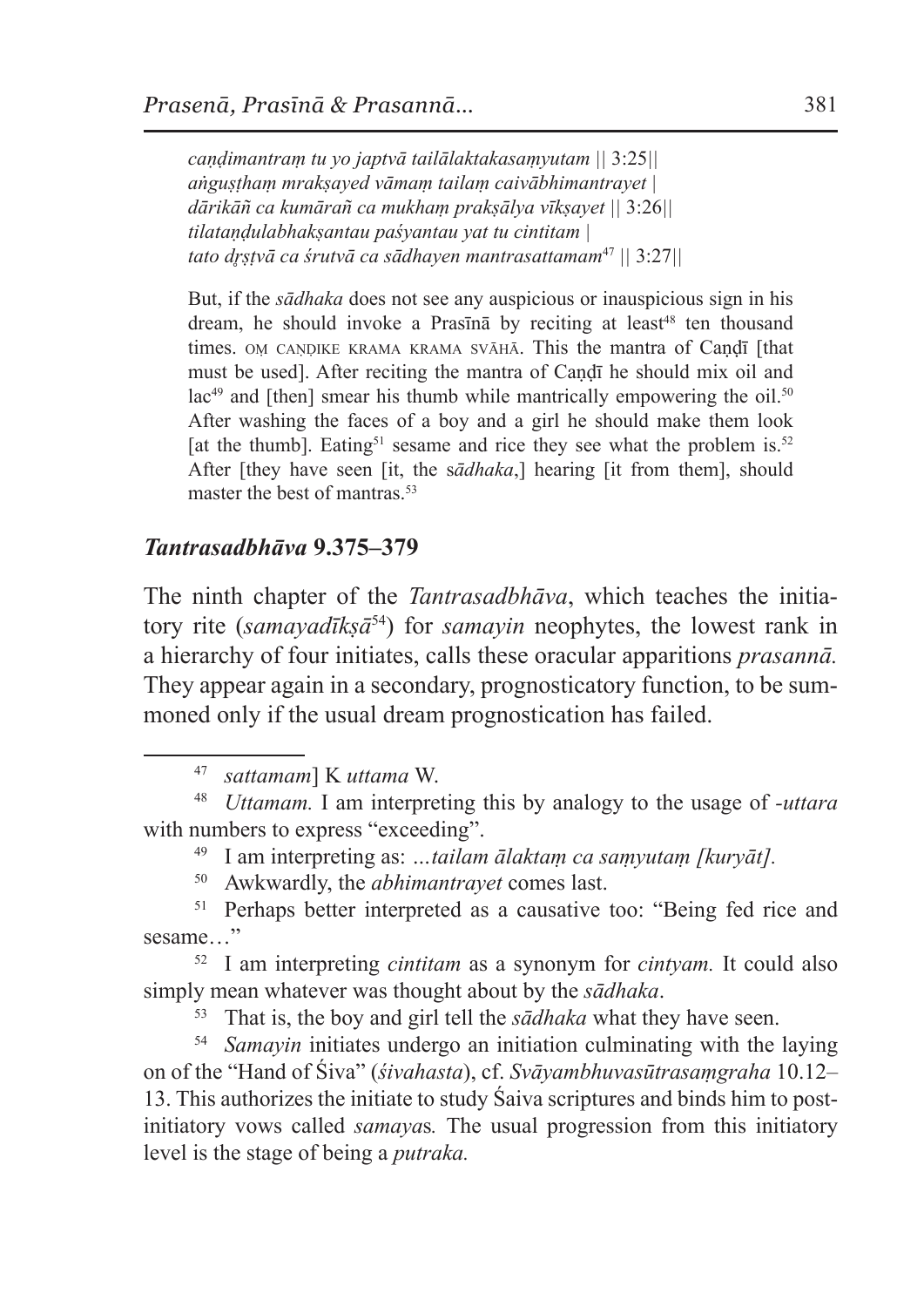athānyat<sup>ss</sup> saṃpravakṣyāmi prasannāvidhim uttamam | [fol. N<sub>1</sub> 52<sup>r</sup>, N<sub>2</sub> 96<sup>v</sup>] [*prakr̥tiḥ*:] oṃ namaś caṇḍikāyai yogavāhini pravartta pravartta  $MAH\bar{A}MOHAYA MOHAYA^{56} YOGAMUKHI^{57} YOGEŚVARI MAH\bar{A}M\bar{A}Y\bar{A}DH\bar{A}RINI^{58} HIRI$  $2$  bhūtapriye svakāyam<sup>59</sup> paśyāmi bādham śrņomi svayam jighrāmi<sup>60</sup> sarvalokāni paśyāmi turu 2 sādhaya 2 svāh<sup>ā</sup> *|| rudrasthāne śucir*<sup>61</sup> *bhūtvā sahasrā daśa yojayet ||*375*|| siddhā*<sup>62</sup> *bhavati sā vidyā daśa karmāṇi kārayet | candre sūrye 'thavā khaḍge darpaṇe*<sup>63</sup> *vātha dīpake ||*376*|| aṅguṣṭhe vā ghaṭe*<sup>64</sup> *vāpi*<sup>65</sup> *dārikāṃ*<sup>66</sup> *vātha dārakam*<sup>67</sup> *| paśyāpayaty*<sup>68</sup> *asaṃdehāt* <sup>69</sup> *tilād*<sup>70</sup> *vā taṇḍulād ataḥ ||*377*|| bhūtaṃ*<sup>71</sup> *bhavyaṃ*<sup>72</sup> *bhaviṣyaṃ*<sup>73</sup> *ca pr̥cchataḥ*<sup>74</sup> *kathayanti*<sup>75</sup> *hi | atha vidyāṃ samāvartya rajanyāṃ*<sup>76</sup> *svapayec chuciḥ* ||378|| *svayam eva prapaśyeta*<sup>77</sup> *svapnānte yac chubhāśubham*<sup>78</sup> *|* 

- <sup>55</sup> *anyat*] *em.*, *anyaṃ codd*
- $\frac{56}{10}$  *mohaya*]  $N_1N_3$
- <sup>56</sup> mohaya] N<sub>1</sub>N<sub>3</sub>, omitted N<sub>2</sub><br><sup>57</sup> yogamukhi] N<sub>1</sub>N<sub>3</sub>, mogamukhi N<sub>2</sub><br>88 dhāriṇi] N<sub>2</sub>, dhariṇi N<sub>1</sub>N<sub>3</sub>
- <sup>58</sup> dhāriņi] N<sub>2</sub>, dhariņi N<sub>1</sub>N<sub>2</sub>
- <sup>58</sup> dhāriņi] N<sub>2</sub>, dhariņi N<sub>1</sub>N<sub>3</sub><br><sup>59</sup> svakāyaṃ] N<sub>1</sub>N<sub>3</sub>, svakāry
- $^{59}$  svakāyaṃ] N<sub>1</sub>N<sub>3</sub>, svakāryaṃ N<sub>2</sub><br>60 *śr̥ṇomi svayaṃ jighrāmi*] em., śr̥ṇomi svaya jighrāmi N<sub>2</sub>, śr̥ṇomi N<sub>1</sub>N<sub>3</sub>,
- $\frac{61}{10}$  *śucir*]  $N_1N_3$
- <sup>61</sup> *śucir*] N<sub>1</sub>N<sub>3</sub>, śuci N<sub>2</sub><br><sup>62</sup> *siddhā*] N<sub>1</sub>N<sub>3</sub>, siddh
- <sup>62</sup> siddhā]  $N_1N_3$ , siddha  $N_2$ <br><sup>63</sup> *darpaṇe*]  $N_3N_2$ , darppaṇo  $N_1$ <br><sup>64</sup> *ghaṭe*]  $N_3$ , ghaṭo  $N_1$
- 
- <sup>64</sup> ghaṭe] N<sub>3</sub>, ghaṭo N<sub>1</sub><br><sup>65</sup> vāpi] N<sub>1</sub>rcN<sub>3</sub>, vātha N<sub>1</sub>rc
- <sup>66</sup> *dārikāṃ*] N1 N3
- , *dāyikāṃ* N2 <sup>67</sup> *dārakam*] *em.*, *dārakām* N1 N2 N3 (*cf*. *Tantrasadbhāva*21.35a:*dārakaṃ dārikāṃ vāpi*)
- <sup>68</sup> *paśyāpayaty*]  $N_1N_3$
- <sup>68</sup> paśyāpayaty] N<sub>1</sub>N<sub>3</sub>, paśyāmayaty N<sub>2</sub><br><sup>69</sup> asaṃdehāt] N<sub>3</sub>, asaṃdehān N<sub>1</sub>, asaṃdahān N<sub>2</sub><br>70 *tilād*] conj., tilām N<sub>1</sub>N<sub>3</sub>, tirlā N<sub>2</sub>
- <sup>70</sup> tilād] conj., tilām N<sub>1</sub>N<sub>3</sub>, tirlā N<sub>2</sub><br><sup>71</sup> bhūtaṃ] N<sub>1</sub>N<sub>3</sub>, bhūta N<sub>2</sub>
- <sup>71</sup> bhūtam]  $N_1N_2$ , bhūta  $N_2$
- <sup>71</sup> bhūtaṃ]  $\rm N_{1}N_{3}$ , bhūta  $\rm N_{2}$ <br><sup>72</sup> bhavyaṃ]  $\rm N_{3}$ , bhāvya°  $\rm N_{1}$ <sup>72</sup> bhavyam] N<sub>3</sub>, bhāvya° N<sub>1</sub>, sāvya° N<sub>2</sub><br><sup>73</sup> bhaviṣyam] N<sub>1</sub>N<sub>3</sub>, bhaviṣyamś N<sub>2</sub>
- 
- , *bhaviṣyaṃś* N2 <sup>74</sup> *pr̥cchataḥ* ] *conj.*, *pr̥cchate codd*
- <sup>75</sup> kathayanti]  $N_3N_2$
- <sup>75</sup> kathayanti] N<sub>3</sub>N<sub>2</sub>, kathayānti N<sub>1</sub><br><sup>76</sup> rajanyāṃ] em., rajānyāṃ N<sub>1</sub>N<sub>3</sub>, <sup>76</sup> rajanyāṃ] em., rajānyāṃ N<sub>1</sub>N<sub>3</sub>, rajaṃnyā N<sub>2</sub><br><sup>77</sup> prapaśyeta] N<sub>3</sub>N<sub>2</sub>, prapasyeta N<sub>1</sub>
- 
- <sup>77</sup> prapaśyeta] N<sub>3</sub>N<sub>2</sub>, prapasyeta N<sub>1</sub><br><sup>78</sup> chubhāśubham] N<sub>3</sub>, chubhācchubham N<sub>1</sub>N<sub>2</sub>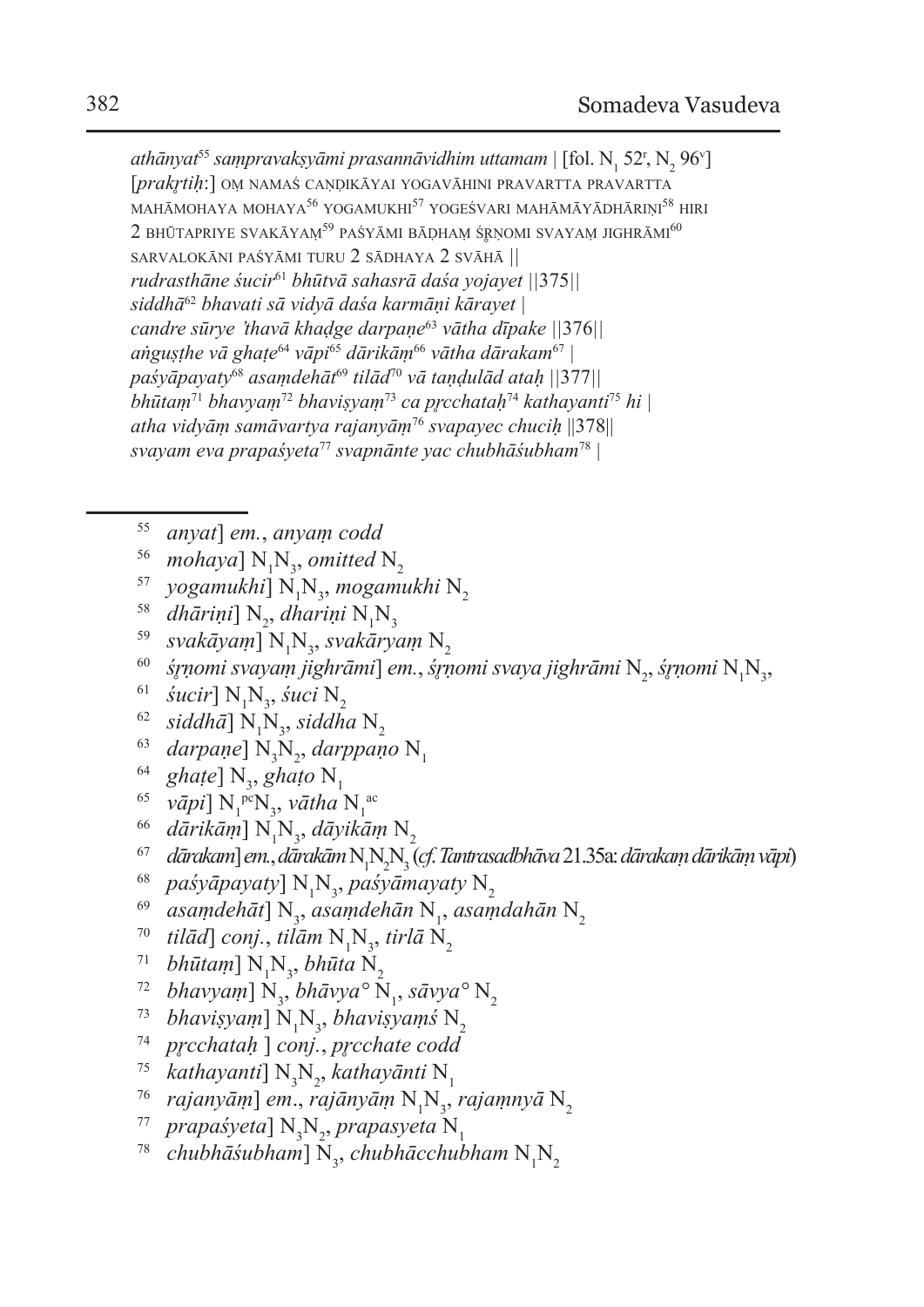[*vikr̥tiḥ* 1:] OM RAKTE RAKTĀŇGUSTHE<sup>79</sup> UCCHUSME AVATARA AVATARA PIŚĀCINI KATHAYA kathaya<sup>80</sup> kathāpaya kathāpaya<sup>81</sup> svāh<sup>ā</sup> *| khaḍga -m- ādarśake vātha aṅguṣṭhe vā varānane | paśyati*<sup>82</sup> *kanyakā*<sup>83</sup> *sarvaṃ*<sup>84</sup> *śubhāśubhaṃ*<sup>85</sup> *phalāphalam ||*379*||* [N2 57<sup>r</sup> ]

[*vikr̥tiḥ* 2:] oṃ piṅgali pāśupati mahāvidye<sup>86</sup> svāh<sup>ā</sup> *| eṣā vidyā mahādevi karma kurvati*<sup>87</sup> *saptadhā ||*380*||*

[*vikr̥tiḥ* 3:]

oṃ rakte virakte avatara 2 mātaṅgini svāh<sup>ā</sup> *| navavidhaṃ*<sup>88</sup> *syād yat karma eṣā vidyā karoti hi ||*381*|| saptabhir mantritaṃ hastaṃ kr̥tvā svorasi*<sup>89</sup> *vinyaset | svayam eva hi jānāti mantrasyāsya prabhāvataḥ ||*382*||*

[*vikr̥tiḥ* 3:]

oṃ namaś caṇḍikāyai avatara 2 turu 2 svāh<sup>ā</sup> *| sopavāsaḥ*<sup>90</sup> *śucir*<sup>91</sup> *bhūtvā aṣṭotkr̥ṣṭaśataṃ*<sup>92</sup> *japet | rātrau svapne tv avatīrya kathayed*<sup>93</sup> *yac chubhāśubham* ||383||

[*sāmānyavidhiḥ*:] *sarvāsāṃ caiva vidyānāṃ caṇḍikāgr̥ham āśritaḥ |*  daśasāhasriko jāpyas tataḥ karmāṇi kārayet ||384|| [N<sub>1</sub> 52<sup>v</sup>]

- <sup>79</sup> *raktāṅguṣṭhe*] N<sub>1</sub>N<sub>3</sub>, raktāguṣṭhe N
- $\frac{80}{10}$  *kathaya* kathaya]  $\text{N}_{2}\text{N}_{3}$
- <sup>80</sup> kathaya kathaya] N<sub>2</sub>N<sub>3</sub>, kathaya 2 N<sub>1</sub><br><sup>81</sup> kathāpaya kathāpaya] N<sub>3</sub>N<sub>2</sub>, kathāpaya 2 N<sub>1</sub><br>22 paśyati] N<sub>1</sub>, paśyanti N<sub>3</sub>N<sub>2</sub>
- <sup>82</sup> paśyati] N<sub>1</sub>, paśyanti N<sub>2</sub>N<sub>2</sub>
- <sup>82</sup> paśyati] N<sub>1</sub>, paśyanti N<sub>3</sub>N<sub>2</sub><br>83 kanyakā N<sub>1</sub>N<sub>3</sub>, kanikās N<sub>2</sub>
- <sup>83</sup> kanyakā N<sub>1</sub>N<sub>3</sub>, kanikās N<sub>2</sub><br><sup>84</sup> sarvaṃ] N<sub>1</sub>N<sub>3</sub>, sarva N<sub>2</sub>
- <sup>84</sup> sarvaṃ] N<sub>1</sub>N<sub>3</sub>, sarva N<sub>2</sub><br><sup>85</sup> śubhāśubhaṃ] em., śubhāśubha<sup>0</sup> N<sub>1</sub>N<sub>2</sub>N<sub>3</sub><br><sup>86</sup> mahāvidye] N<sub>1</sub>N<sub>3</sub>, mahāvidya N<sub>2</sub>
- mahāvidye]  $N_1N_2$ , mahāvidya  $N_2$
- , *mahāvidya* N2 <sup>87</sup> *kurvati*] *conj.* (*aiśa* morphology), *kurvanti codd*
- <sup>88</sup> navavidham] em., navavidha N<sub>1</sub>N<sub>2</sub>
- <sup>88</sup> navavidham] em., navavidha N<sub>1</sub>N<sub>2</sub>N<sub>3</sub><br><sup>89</sup> svorasi] em., svaurasi N<sub>2</sub>, saurasi N<sub>1</sub>
- <sup>89</sup> svorasi] em., svaurasi N<sub>2</sub>, saurasi N<sub>1</sub>N<sub>3</sub><br><sup>90</sup> sopavāsaḥ] N<sub>3</sub>N<sub>1</sub><sup>pc</sup> N<sub>2</sub>, sopavāsa N<sub>1</sub><sup>ac</sup>
- <sup>91</sup> *śucir*]  $N_1N_3$
- <sup>91</sup> *śucir*] N<sub>1</sub>N<sub>3</sub>, śuci N<sub>2</sub><br><sup>92</sup> astotkrṣṭa°] N<sub>3</sub>, asṭautkṛṣṭa° N<sub>1</sub>
- <sup>92</sup> aṣṭotkṛṣṭa°] N<sub>3</sub>, aṣṭautkṛṣṭa° N<sub>1</sub>N<sub>2</sub><br><sup>93</sup> kathayed yac chubhā°] N<sub>1</sub>N<sub>2</sub>, kathayec chubhā° N<sub>3</sub> hypometrical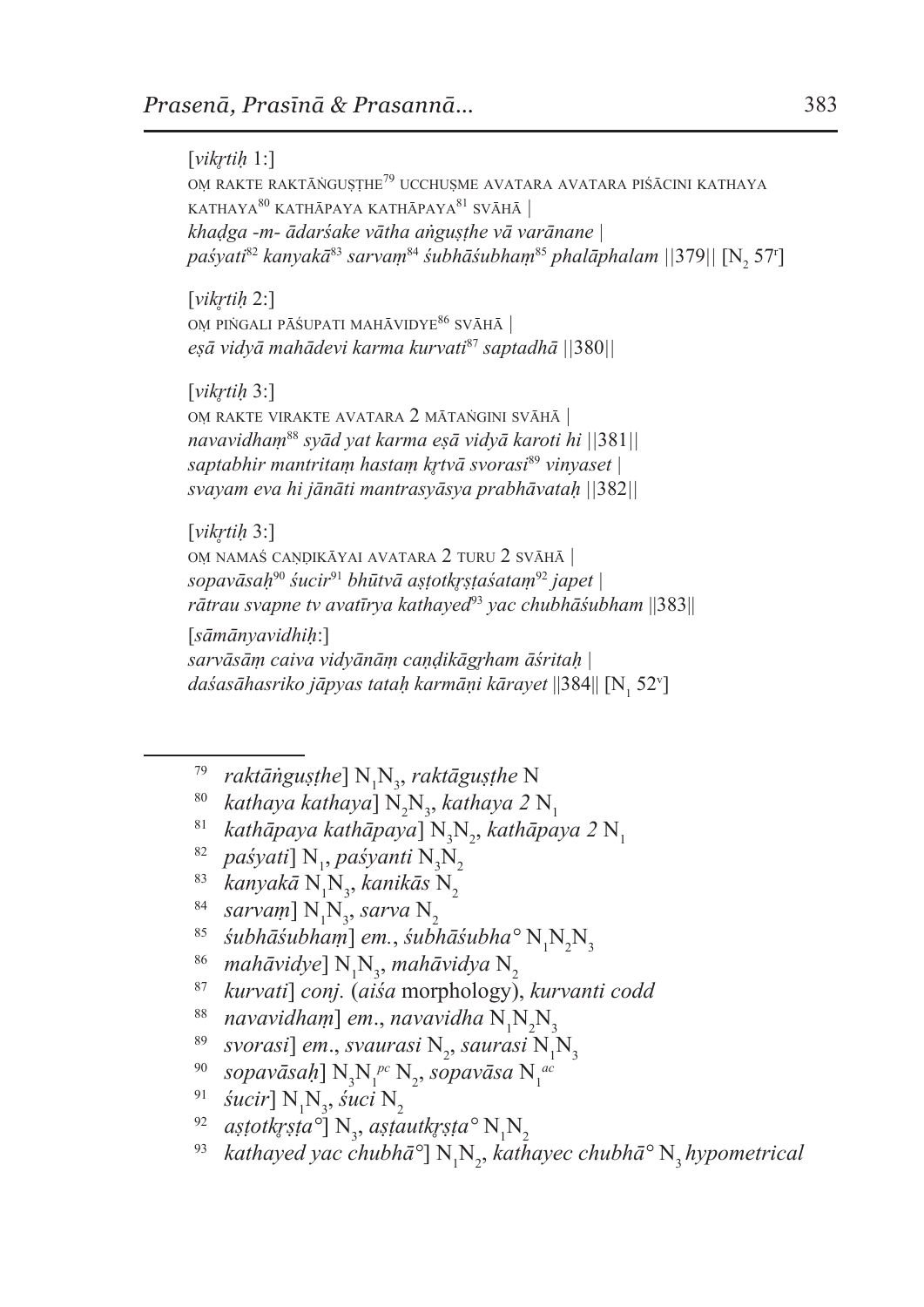Now I will reveal another<sup>94</sup> [method of prognostication], the supreme *Prasannā* procedure. [The mantra to be used is:<sup>195</sup>]

[Basic ritual:] Om HOMAGE TO CANDIKA! O BRINGER OF YOGA! COME FORTH! COME FORTH! GREATLY BEGUILE! BEGUILE! O FACE/MOUTH OF YOGA!<sup>96</sup> O MIStress of yoga! O supporter of great Māyā! possess! Possess! O beloved of the ghosts/lover of ghosts! I see [your] own body. I clearly hear! I myself can smell. I see all the worlds. Hurry! Hurry! Be successful! BE SUCCESSFUL! SVĀHĀ! After becoming pure in a Śaiva temple one should recite the mantra ten thousand times. The spell is mastered and enables ten actions. He should make a girl or a boy look $97$  at the moon, the sun, [the blade of] a sword, a mirror, a lamp, a thumb, or a pot [of water]. Immediately, or after [feeding them] sesame and rice, they reveal the past, present and future to the questioner. Then he should dismiss the mantra[-deity] and sleep after purifying himself. At the end of his sleep/dreams he will see the positive and negative prognosis himself.

[Inflection 1:] Om! O RED ONE! O RED-THUMB [ED ONE]! O CRACKLING ONE! DESCEND! DESCEND! O FLESH-EATER! TELL! TELL! MAKE [HER/HIM] TELL! MAKE [HER/HIM] TELL! SVĀHĀ! In a sword[-blade], in a mirror, or in a thumb, O fairfaced one, the virgin sees all the positive and negative prognosis, the good outcome and the bad.

<sup>94</sup> The emendation from *anyaṃ* to *anyat* avoids the potential misunderstanding that other *prasannāvidhi*s have been taught elsewhere in the text. It is possible that *anyaṃ* is to be understood only with the *vidhi*element of the compound, but such a *sāpekṣasamāsa* would be unclear, violating the cardinal rule of *sugamatva.*

<sup>95</sup> The resolved mantra is: OM NAMAŚ CANDIKĀYAI YOGAVĀHINI PRAVARTTA pravartta mahāmohaya mohaya yogamukhi yogeśvari mahāmāyādhāriṇi hiri hiri bhūtapriye svakāyaṃ paśyāmi bāḍha<sup>ṃ</sup> <sup>ś</sup>r̥ ṇomi svayaṃ jighrāmi sarvalokāni paśyāmi turu turu sādhaya sādhaya svāhā!

<sup>96</sup> This could be interpreted as 'entrance to yoga', or as 'foremost in yoga'.

<sup>97</sup> An *aiśa* causative in place of *darśayati*. It does not appear to intend a double causative (on which, see the commentaries to Pāṇini's *Aṣṭādhyāyī* 1.3.88).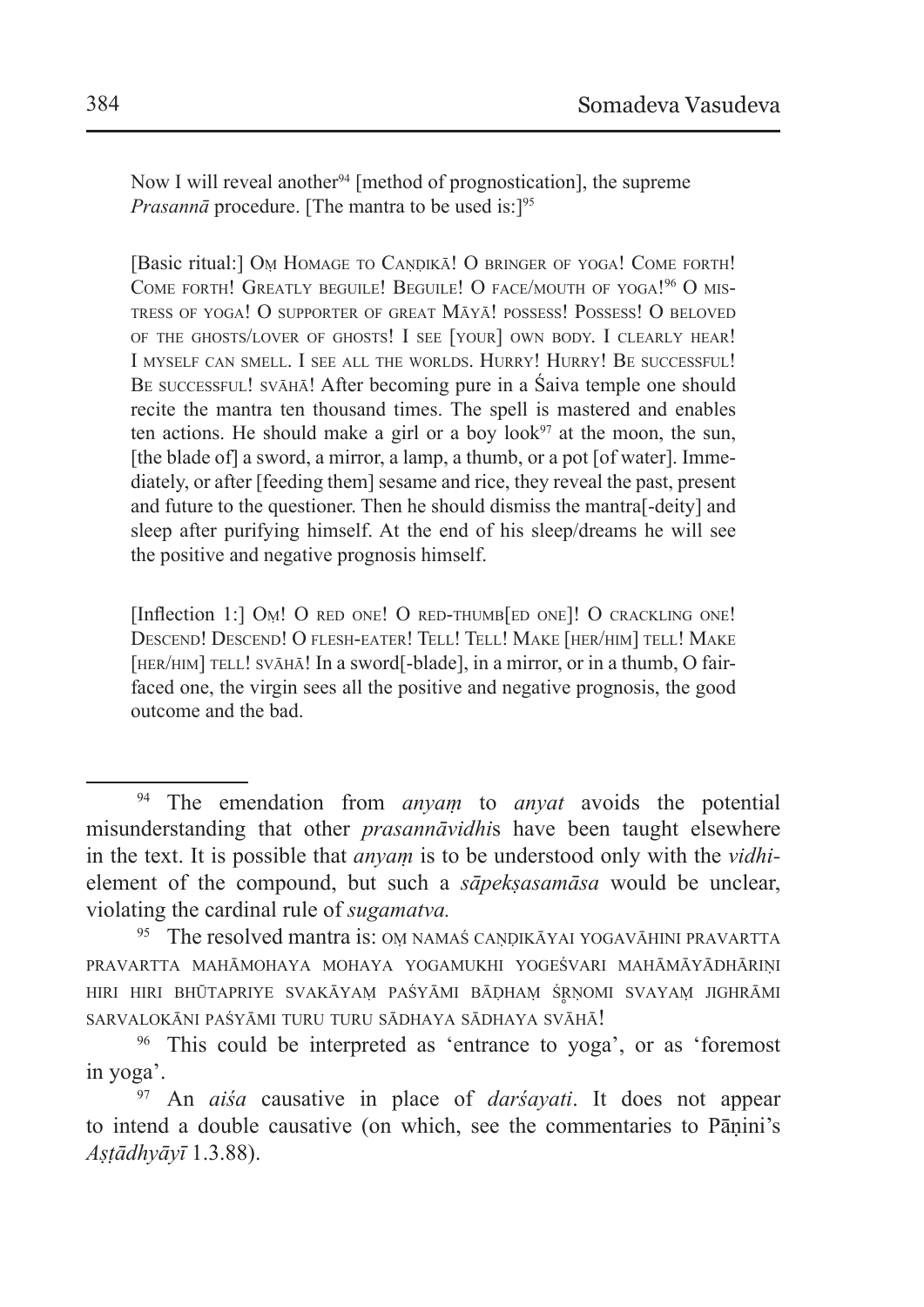[Inflection 2:] Om O TAWNY ONE! O CONSORT OF PAŚUPATI! O EXALTED SPELL! svāhā! This spell, O great goddess, accomplishes seven actions.

[Inflection 3:] Om O RED ONE! O PASSIONLESS ONE! DESCEND! DESCEND! O Mātaṅgī! svāhā! This spell performs action that is ninefold. After empowering it with seven [repetitions] one should place one's hand on one's own chest, and, by the power of this mantra, one will know [what is sought] oneself.

[Inflection 4:] Om HOMAGE TO CANDIKA! DESCEND! DESCEND! HURRY! HURRY! svāhā! After cleansing himself and abstaining [from food etc.] he should recite [the mantra] one hundred and eight times. Descending at night in a dream [the goddess] will reveal positive and negative prognoses.

[Conclusion:] For all of these spells one should go to a temple of Candika, and recite ten thousand times. Afterwards one should have the rites performed.

In 9.376b and in 9.380d the *prasenā* is said to enable or accomplish ten or seven *karma*s respectively. This presumably intends a list comparable to that found in a similar *prasenā* teaching in the *Jayadrathayāmala*:

Bewitching, attraction, causing hate, killing, driving away etc., paralysing, stupefaction, bestowing courage, warding off of poison and thunderbolts, subduing serpents (or elephants), destruction of enemies, stopping the motion of ships, wagons or machines, or of celestial bodies.<sup>98</sup>

Synoptically, the available evidence now allows the following characterization of the early Śaiva appropriation of *prasenā*s. In the early Śaivasiddhānta *prasenā*s were relegated to a prognosticatory role in support of a more common method of dream divination. They are taught in what can be described as appendices to the ritual of initiation. This function was maintained and elaborated on with more options

<sup>98</sup> *Jayadrathayāmala*'s *Indīvarīkālīvidhi*, 2.17: *vaśyākarṣaṇavidveṣam āraṇoccāṭanādikam / stambhaṃ stobhaṃ tathotsāhaṃ viṣāśaninivāraṇam / nāganigraham atyugraṃ ripucakravighātanam / nāvāśakaṭayantrāṇāṃ stambhanaṃ divyasaṃtateḥ / siddhyanty akleśato devi yogamārgān na saṃśayaḥ.* I am interpreting *divyasaṃtati* here as "celestial bodies".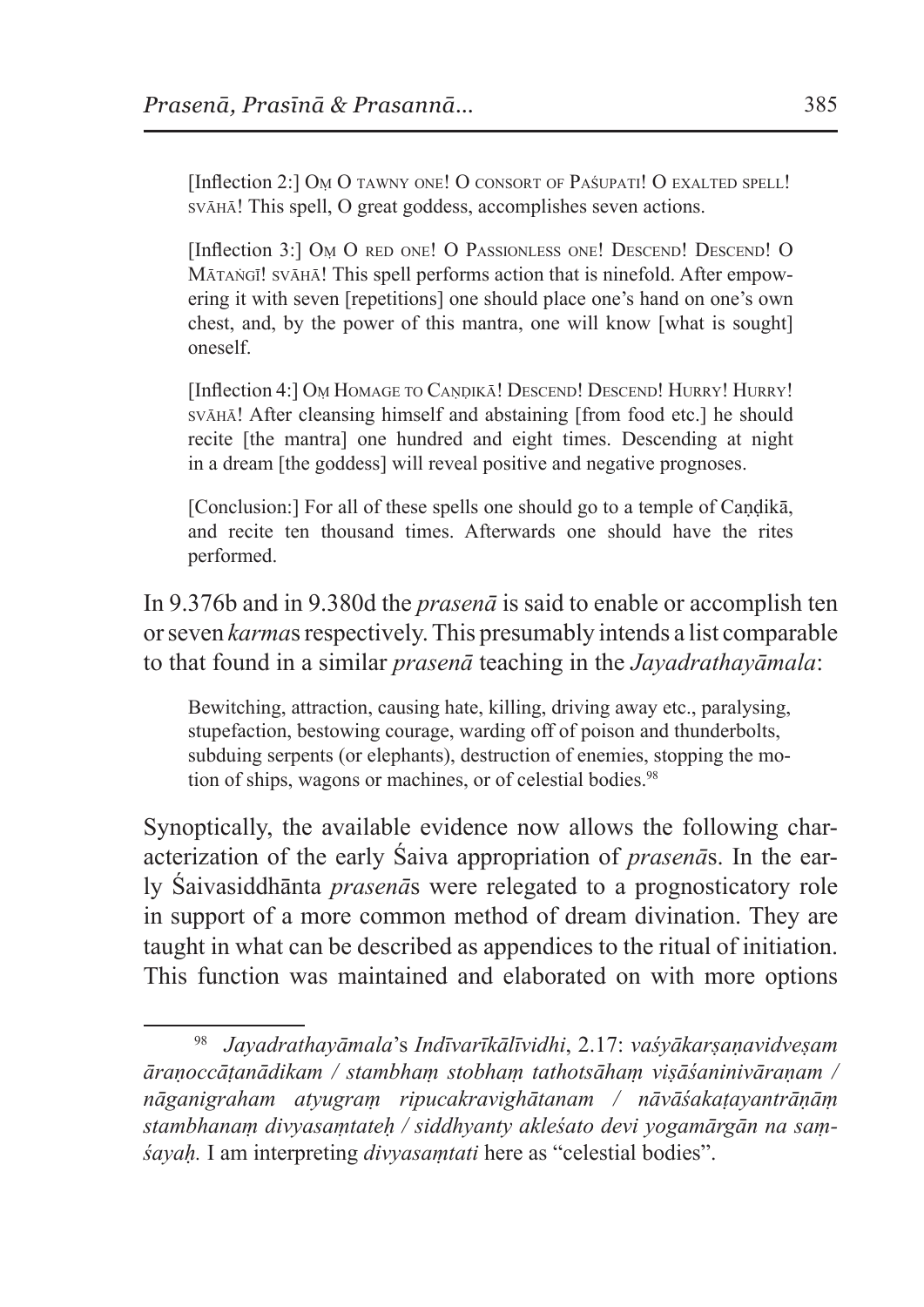in the Trika's *Tantrasadbhāvatantra.* In addition, the *Tantrasadbhāva*  also sees *prasenā*s as capable of effecting other, destructive, ritual *karma*s. If we compare the textual passages it seems unlikely that the *Tantrasadbhāva*'s *prasenā* teachings are direct rewordings of thematerial found in the*Niśvāsaguhya*. Other sources must be assumed. It seems even likely that the four inflections of the basic ritual derive from (four?) different scriptures. The *Svacchandatantra*, at least in its Kashmirian recension, lacks any reference to *prasenā*s, it cannot, in this case, have been the intermediary between the *Niśvāsaguhya*  and the *Tantrasadbhāvatantra.* Even though we therefore cannot, with the present evidence, establish a direct textual link between the *prasenā* material found in the *Niśvāsaguhya* and the *Tantrasadbhāvatantra*, it is nevertheless clear that the *Tantrasadbhāva* follows exactly the same pattern of including *prasenā*s as an ancillary to the prognostications for failed initiations. In both scriptures *prasenā*s are functionally the same. Neither the chronologically and doctrinally more removed *Br̥hatkālottara* nor the Krama's *Jayadrathayāmala* follow this model. The latter evidences a much richer set of teachings foregrounding *prasenās* as the central deities of their own cycles of worship.

## **Abbreviations and Sigla:**

- CDIAL *A Comparative Dictionary of the Indo-Aryan Languages.*
- N1 *Tantrasadbhāva*. NAK 5-445 *śaivatantra* 185, accessed through microfilm NGMPP A 44/2, palmleaf, 210 folios. Designated by "G" in Dyczkowski's etext.
- N2 *Tantrasadbhāva*. NAK 1-363 *śaivatantra*, accessed through microfilm NGMPP A 44/1, palmleaf 140 folios. Designated by "KH" in Dyczkowski's etext.
- N3 *Tantrasadbhāva*. NAK 5-1985, NGMCP A188/22. Designated by "K" in Dyczkowski's etext.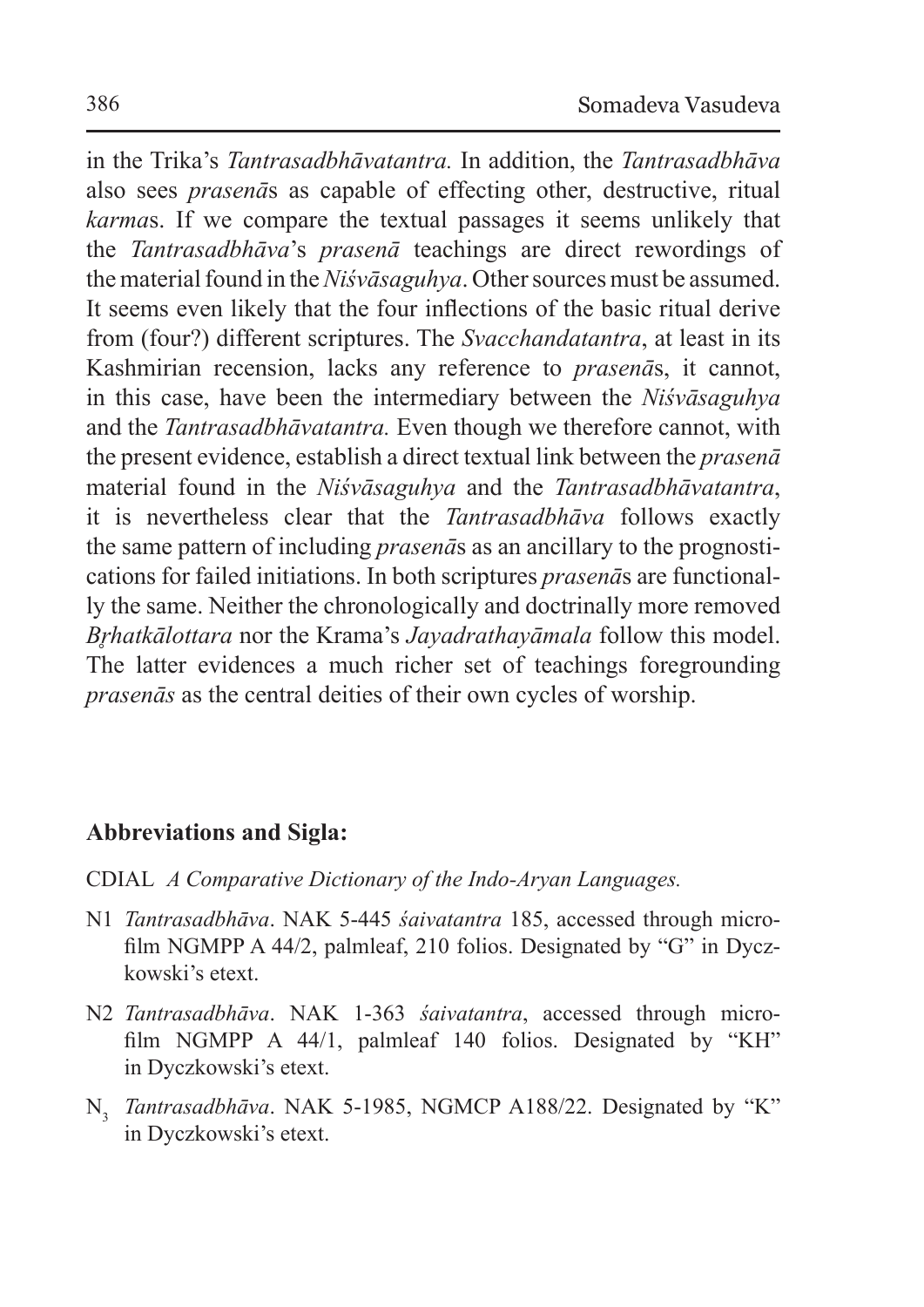NAK National Archives Kathmandu, Nepal.

NGMCP Nepal German Manuscript Cataloguing Project.

- L *Kalāvilāsa.* India Office Library London, No. 114a, ff. 37, Devanāgarī, dated *saṃvat* 1725.
- P *Kalāvilāsa.* Bhandarkar Oriental Research Institute Poona, No. 65, 24 of 1873–74, ff. 21, Jaina Devanāgarī dated *saṃvat* 1931.
- Q *Kalāvilāsa.* Bhandarkar Oriental Research Institute Poona, No. 66, 373 of 1887–91, ff. 22–34, *sarga*s 5–10, Devanāgarī, undated.

| conj.             | conjecture                             |
|-------------------|----------------------------------------|
| corr.             | correction                             |
| em.               | emendation                             |
| om.               | omitted                                |
| $\leq$ no. $>$    | supplies no. of <i>aksaras</i> missing |
| $^{+++}$          | illegible <i>akşaras</i>               |
| $X \rightarrow V$ | citation ranges from x to y            |
|                   |                                        |

### **Primary Sources:**

- *Anargharāghavapañcikā. Viṣṇubhaṭṭaviracitā Anargharāghavapañcikā. The commentary of Viṣṇubhaṭṭa on the Anargharāghava of Murāri.* (2 volumes). A critical edition by Harinarayana Bhat. Institut Français de Pondichéry/ École Française d'Extrême-Orient. 1998. Publications du département d'indologie n°82.
- Bakker, H. 2007. Thanesar, the Pāśupata Order and the Skandapurāṇa. Studies in the Skandapurāṇa IX. In: *Journal of Indological Studies 19*  $(2007), 1-16.$
- *Bhairavamaṅgalā.* NAK pam. 687 Śaivatantra 144 (NGMPP B27/21), ninth century palmleaf manuscript in Licchavi script.
- *Br̥hatkathāmañjarī* of Kṣemendra. Ed. Śivadatta and Kāśīnāth Pāṇḍuraṅg Parab. Kāvyamālā 69. Bombay: Pāṇḍuraṅg Jāwajī, 1931.
- *Brhatkālottara.* NAK MS 4-139, NGMCP A 43/1: palm-leaf; Pāla script; 1161 CE*.*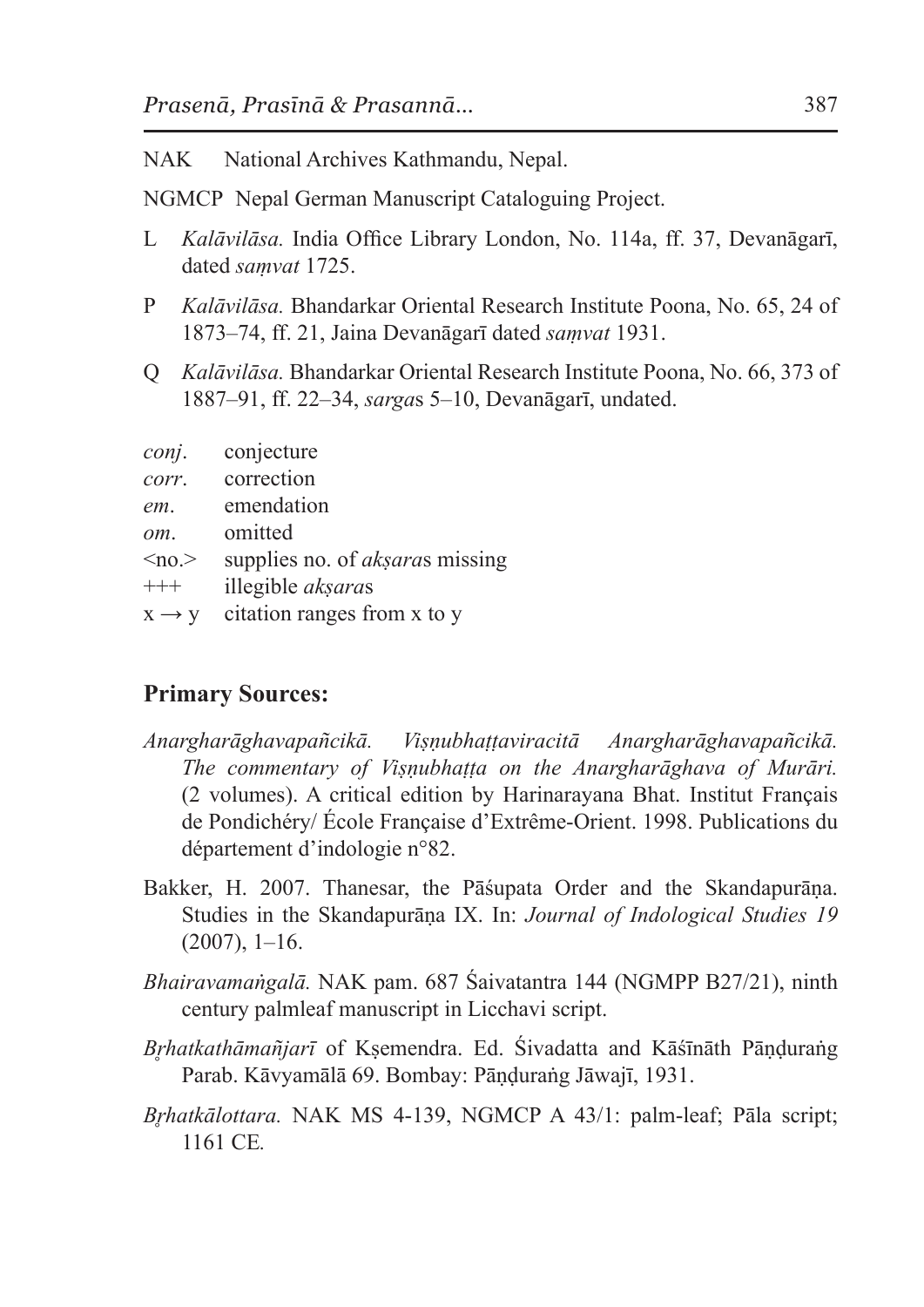- *Harṣacarita.* Bāṇa, Śaṅkara and Alois Anton Führer. *Śrīharṣacaritamahākā vyam*, *Bâṇabhaṭṭa's Biography of King Harshavardhana of Sthâṇîśvara*, *with Śaṅkara's commentary*, *Saṅketa.* Edited with critical notes by A.A. Führer. Text and commentary. Bombay Sanskrit and Prakrit Series, No. LXVI. Bombay: Government Central Press, 1909.
- *Jayadrathayāmala.* Ṣaṭka 2. NAK MS 5-4650, NGMCP B 153/3: paper; Nepalese Devanāgarī; 1925 CE copied from a palm-leaf exemplar.
- *Kapphiṇābhyudaya or King Kapphiṇa's Triumph. A Ninth Century Kashmiri Buddhist Poem.* By Michael Hahn. Edited by Yusho Wakahara. Institute of Buddhist Cultural Studies, Ryukoku University, Kyoto, 2007.
- *Mahāvīracaritam*̣. *Mahākaviśrībhavabhūtipraṇītam*; *Vīrarāghavakr̥tayā Bhāvapradyotinīvyākhyayā samalaṃkr̥tam = Le Mahāvīracarita de Bhavabhūti*; *accompagné du commentaire de Vīrarāghava*; nouvelle édition, traduction de la pièce, notes, François Grimal. Pondichéry: Institut Français, 1989. Publications de l'Institut français d'indologie; no 74.
- *Niśvāsaguhya.* Goodall, Dominic and Acharya, Diwakar. *Niśvāsatattvasaṃhitāyāṃ Guhyasūtram*: unpublished draft edition based on three manuscripts: MS N (National Archives of Kathmandu (NAK) accession no. 1-277, Nepal-German Manuscript Preservation Project (NGMPP) microfilm reel no. A 41/14, palm-leaf,  $9<sup>th</sup>$  century?), MS K (NAK 5-2406, NGMPP reel no. A 159/18, paper apograph of N, 20th century), MS W (Wellcome Institute Sanskrit MS I 33, paper apograph of N, 20th century), 2010.
- *Pāśupatasūtra. Pāśupatasūtra* (*=Pañcārtha*) *with the commentary* (*Pañcārthabhāṣya*) *of Bhagavat Kauṇḍinya*, ed. R. Anantakrishna Sastri. Trivandrum Sanskrit Series 143. Trivandrum: University of Travancore, 1940.
- *Sarvadarśanasaṃgraha. Sarvadarśanasaṃgraha of Sāyaṇa-Mādhava with a Sanskrit commentary by Vasudev Shastri Abhyankar*, ed. T. G. Mainkar. 3rd edition. Government Oriental Series A1. Poona: BORI, 1978.
- *Svacchandatantra with the commentary* (*Svacchandoddyota*) *of Rājānaka Kṣemarāja*, ed. Madhusūdan Kaul Śāstrī. KSTS 31, 38, 44, 48, 51, 53, 56. Bombay, 1921–35.
- *Svāyambhuvasūtrasaṃgraha.* ed. Veṅkaṭasubrahmaṇyaśāstrī, Mysore: Rājakīyaśākhāmudrālaya, 1937.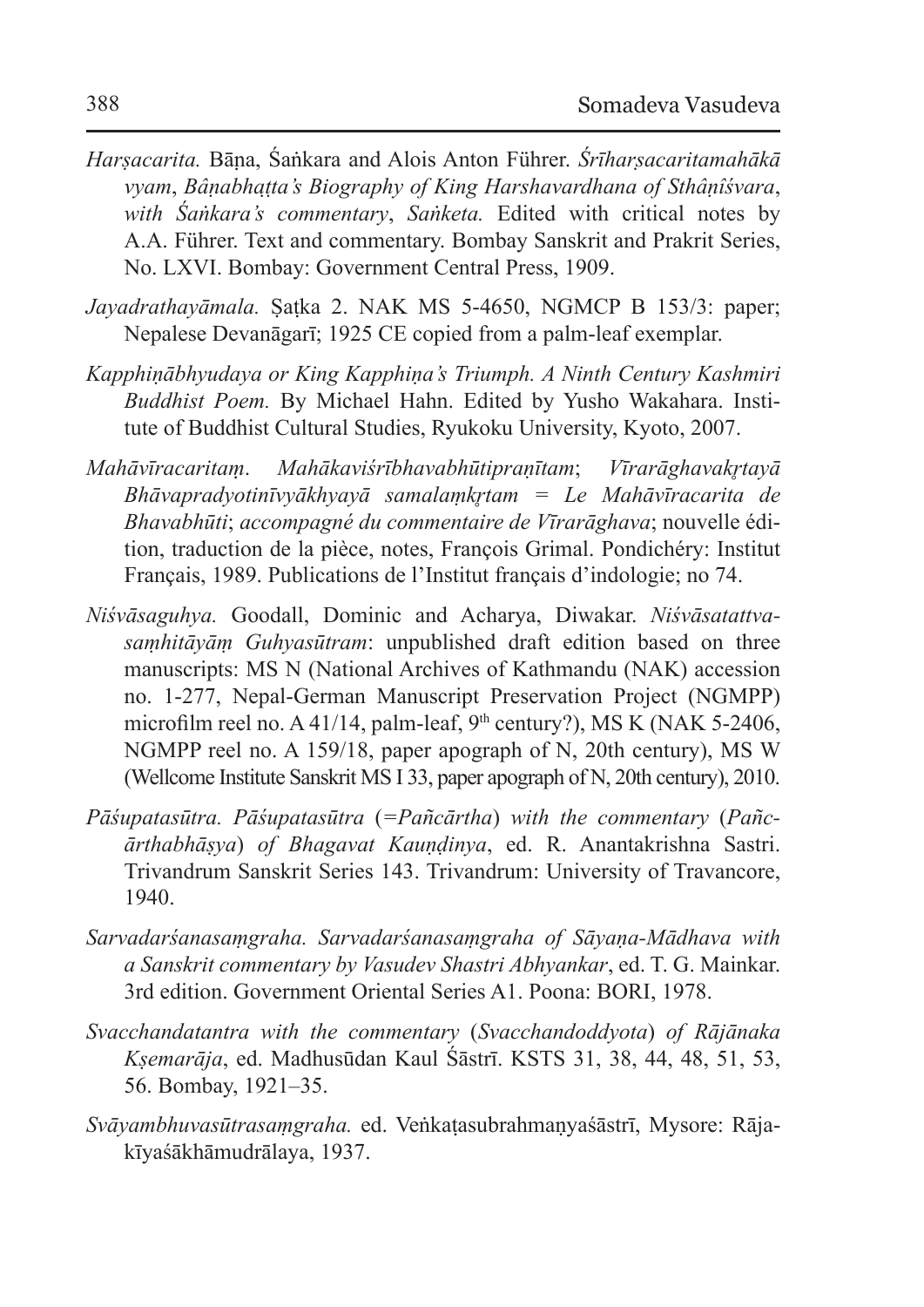- *Śāradātilaka. Śāradātilaka of Lakṣmaṇadeśika with the commentary*  (*-padārthādarśa*) *of Rāghavabhaṭṭa*, ed. [Sir John George Woodroffe] Arthur Avalon. Reprint. Delhi: Motilal Banarsidass, 1982. First published in 1933 as Tantrik Text Series 17, Madras: Ganesh & Co.
- *Tantrāloka of Abhinavagupta with the commentary* (*-viveka*) *of Rājānaka Jayaratha.* ed. Mukund Rām Śāstrī. KSTS 23, 28, 30, 35, 29, 41, 47, 59, 52, 57, 58. Bombay and Srinagar, 1918-38.
- *Timirodghāṭana.* NAK MS 5-690, NGMCP A35/3: palm-leaf; Licchavi script.
- *Tridaśaḍāmarāpratyaṅgirā.* NGMCP B 173/22, NAK 3-30 & etext entered by the staff of Muktabodha under the supervision of M.S.G. Dyczkowski.

#### **Secondary Sources:**

- Acharya, D. 2007. The Original *Paṇhavāyaraṇa / Praśnavyākaraṇa* Discovered\*. In: *International Journal of Jaina Studies* (*Online*). Vol. 3, No. 6 (2007) 1–10.
- Dezső, C. 2010. Encounters with *Vetālas*. In: *Acta Orientalia*, 63(4), 391–426. doi:10.1556/AOrient.63.2010.4.1
- Gray, D. B. 2007. *The Cakrasamvara Tantra* (*The Discourse of Śrī Heruka*): *A Study and Annotated Translation.* Treasury of the Buddhist Sciences Series. New York: American Institute of Buddhist Studies and Columbia University Press.
- *Hōbōgirin*. Paul Demiéville, 1929–30 (fasc. 1–2); Paul Demiéville, 1974 (fasc. 3); Jacques May, 1967 (fasc. 4); Jacques May, 1979 (fasc. 5). *Hôbôgirin. Dictionnaire encyclopédique du Bouddhisme d'après les sources chinoises et japonaises*.
- Kirde, S. 2002. *Bibliographie zur Bodhisattvāvadānakalpalatā des Kṣemendra*\*. In: D. Dimitrov, U. Roesler and R. Steiner (Eds). *Śikhisamuccayaḥ. Indian and Tibetan Studies.* (Wiener Studien zur Tibetologie und Buddhismuskunde. Heft 53). Wien: 109-128.
- Orofino, G. 1992. Divination with Mirrors, observations on a simile found in the Kālacakra literature. In: *Tibetan Studies*, *Proceedings of the 6th Seminar of the the International Association for Tibetan Studies*, Fagernes 1992, Oslo, vol. 2: 612–28.